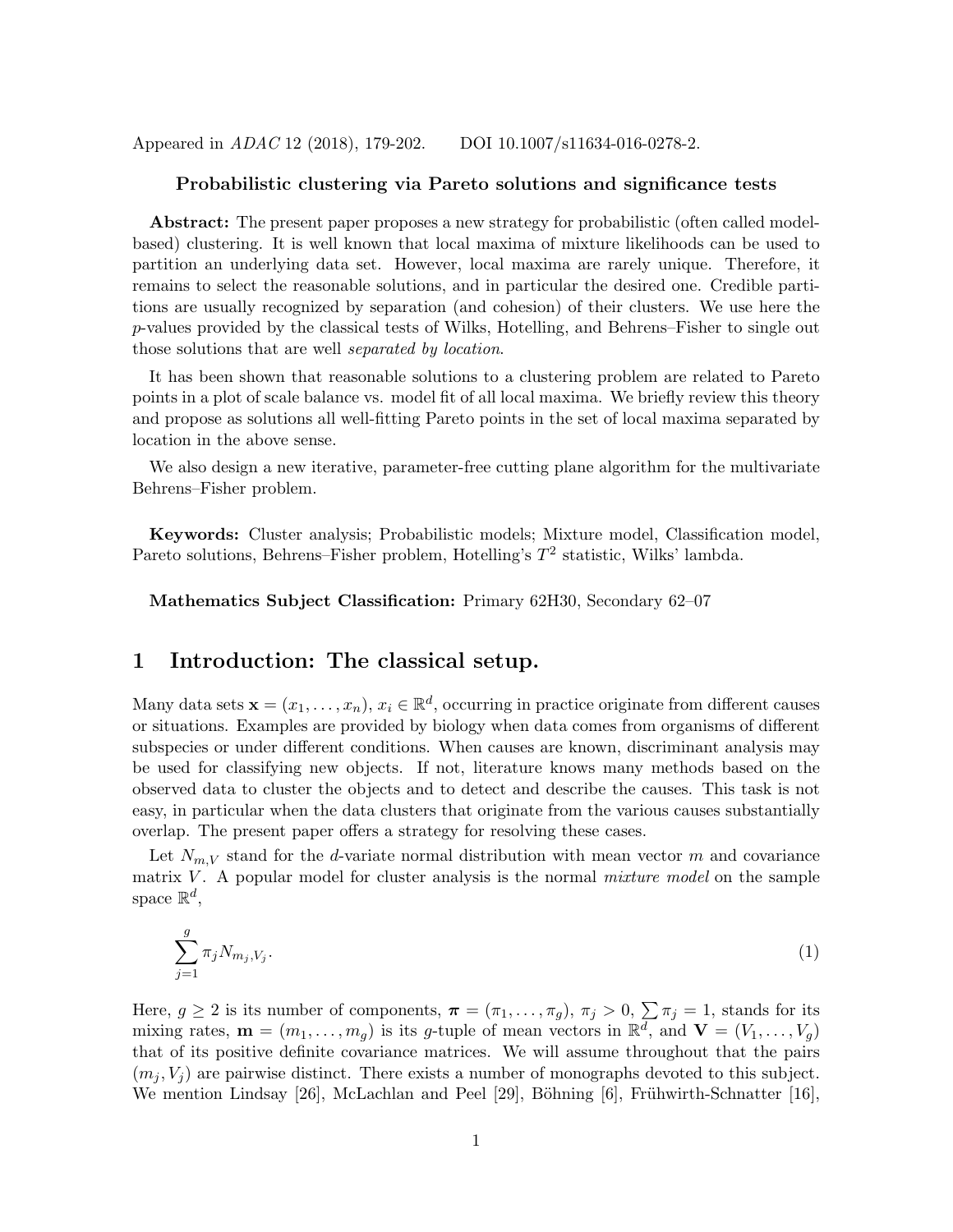and Ritter [32]. The preferred tool for estimating the parameters of (1) is the joint likelihood function

$$
f(\mathbf{x}; \boldsymbol{\pi}, \mathbf{m}, \mathbf{V}) = \prod_{i=1}^{n} \sum_{j=1}^{g} \pi_j N_{m_j, V_j}(x_i)
$$
\n(2)

at the data x. By a result of Yakowitz and Spragins [39], the normal mixture model (1) is identifiable up to label switching. This allows us in principle to estimate its parameters when n is large enough. The data set  $x$  can subsequently be partitioned in clusters by Bayesian discriminant analysis based on the estimated parameters  $\pi_j$ ,  $m_j$ ,  $V_j$  of the mixture.

However, the standard maximum likelihood paradigm cannot be applied right away – the likelihood function (2) is unbounded as noted by Kiefer and Wolfowitz [22]. It is sufficient to set  $m_1 = x_1$  and to let  $V_1 = \varepsilon I_d$  with  $\varepsilon \to 0$ . Eq. (2) has, thus, no maximum. As a resort, *local* likelihood maxima are used. In fact, there is the following result originally due to Kiefer [23] and Peters and Walker [31]. Their theorems refer to the univariate case. A proof in the multivariate case is contained in Ritter [32]. To avoid degeneracies, we will assume throughout that the data set has at least  $d+1$  points and is in general position, that is, the affine space spanned by any  $d+1$  data points is the whole  $\mathbb{R}^d$ . This is almost surely the case when data is sampled independently from a distribution with a Lebesgue density such as a normal mixture.

#### **1.1 Theorem** Let the sampling distribution be a normal mixture (1) with parameters  $(\pi, m, V)$ .

- (a) There exists an open neighborhood U of  $(\pi, m, V)$  such that the n-fold likelihood func*tion* (2) of the normal mixture model possesses a.s. exactly one local maximum  $T_n$  in U *for eventually all* n*.*
- *(b)* The sequence  $(T_n)_n$  *is strongly consistent at*  $(\pi, m, V)$ *.*

Thus, if we are given a sequence  $x_1, x_2, \ldots$  sampled from (1), then Part (b) says that the sequence of local maxima  $T_n \in U$  will a.s. converge to the original parameters  $(\pi, m, V)$  as  $n \to \infty$ . Therefore, *local* likelihood maxima are interesting candidates for a solution. However, Day [10] noted that local maxima are not unique. Unfortunately, Theorem 1.1 does not tell us which one to choose. Literature knows several remedies to this problem.

- (i) Generating all, or at least many, local maxima with repeated runs of the EM algorithm (see McLachlan and Peel [28]) and using the largest one, excepting "spurious" solutions, that is, solutions with an unusually small eigenvalue of one of its covariance matrices. But there is no generally accepted definition of what "unusually small" should mean.
- (ii) Starting the EM iteration from an initial solution obtained with another, usually simpler, algorithm. One then obtains a single solution. Popular initial algorithms are hierarchical methods or k-means. This is fast, and acceptable if the initial algorithm leads us close to the desired solution. The EM algorithm serves here as a refinement of the initial solution. This is the viewpoint of Fraley and Raftery's [14] MCLUST.
- (iii) Introducing a bound on all eigenvalue ratios of the covariance matrices and maximizing the likelihood function under these constraints. This is the TCLUST approach taken by Fritz et al. [15], who also design an algorithm for constrained optimization. This has the disadvantage that the bound is a priori unknown and has to be guessed.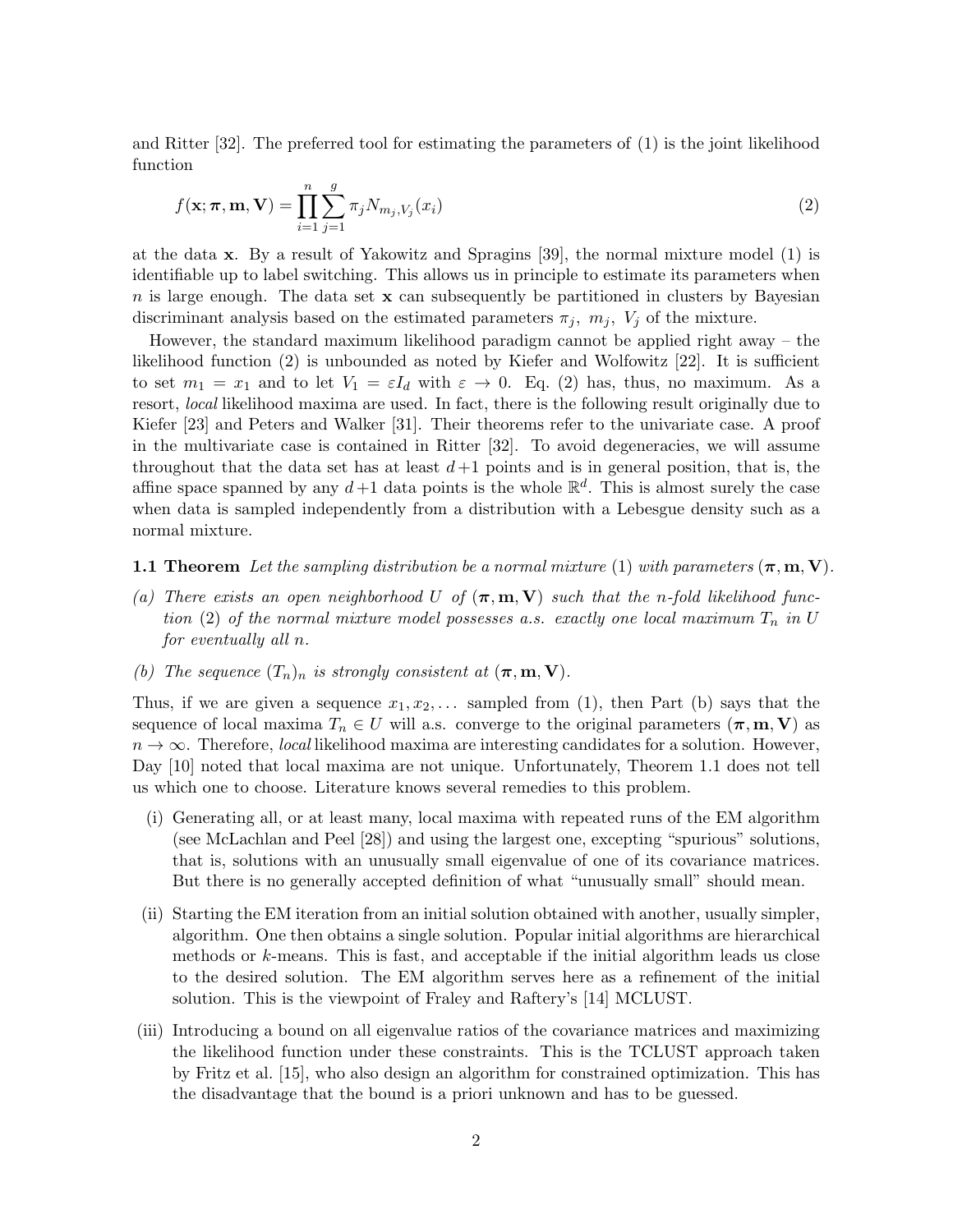(iv) Gallegos and Ritter [17, 18] select as solutions extreme points near the left lower corner of the convex hull of the so-called SBF plot (scale balance vs. fit) of local likelihood maxima; see also Section 4. However, there are sometimes other interesting solutions.

We will improve in Section 4 strategy (iv). The new strategy has the advantage of needing no prior assumptions. Cluster analysts face, of course, more problems than unboundedness of the likelihood function and multiplicity of solutions. Two are robustness in the presence of contaminated data and the so-called  $p\gg n$ -problem. We do not deal with these problems here. There is, however, a large body of literature on both subjects and we refer the interested reader to Ritter [32].

A probabilistic model competing with mixtures is the so-called normal *MAP classification model*

$$
\log f(\mathbf{x}; \mathcal{C}, \boldsymbol{\pi}, \mathbf{m}, \mathbf{V}) = \sum_{j} \sum_{i \in C_j} \log (\pi_j N_{m_j, V_j}(x_i)). \tag{3}
$$

Here,  $C = \{C_1, \ldots, C_g\}$  is some partition of the index set  $1 \ldots n$  in g subsets (called clusters) and the other parameters are as defined in Eqs. (1) and (2). If  $n_j = |C_j| \ge d+1$  for all j,  $1 \leq j \leq g$ , then partial unconstrained maximization w.r.t.  $\pi_j$ ,  $m_j$ , and  $V_j$  is possible, leading to the *MAP determinant criterion*,

$$
-\frac{1}{2}\sum_{j=1}^{g}n_j\log\det S_j - n\mathrm{H}\left(\frac{n_1}{n},\ldots,\frac{n_g}{n}\right). \tag{4}
$$

It depends only on the partition, namely via the scatter matrices  $S_1, \ldots, S_g$  of its g clusters  $C_1, \ldots, C_g$ . It contains the entropy  $H\left(\frac{n_1}{n}\right)$  $\frac{n_1}{n}, \ldots, \frac{n_g}{n}$  $\left(\frac{n_g}{n}\right) = -\sum_{j=1}^g$  $\tilde{n}_j$  $\frac{n_j}{n} \log \frac{n_j}{n}$  of the cluster proportions  $n_j/n$  which makes up for unequal cluster sizes. The idea is to produce partitions with large values of the determinant criterion, (4). However, its maximization is often not useful and may miss the desired solution. A strategy similar to that announced for the mixture model works in this case, too. Like the mixture model, the MAP criterion (4) is sensitive, having the power to adapt to arbitrary locations, scales, and cluster sizes.

A partition is called *steady* (w.r.t. the classification model) if it results from the Bayesian (or MAP) discriminant rule w.r.t. the (unconstrained, normal) ML parameter estimates of its own clusters. Steady partitions are classification analogs of local likelihood maxima in the mixture model. They are usually computed with an algorithm that alternates between parameter estimation and cluster assignment and is an extension of the k-means algorithm to arbitrary locations, scales, and mixing rates. Therefore, Gallegos and Ritter [20] named it k-*parameters algorithm*. Like the EM algorithm, it converges. Since there are only finitely many partitions, this means that its output becomes even stationary (or constant) in the end. The limit of this iterative algorithm is a steady partition.

Although classification and mixture model are different, both bear some common traits. Just as the likelihood function of the mixture model is unbounded, the determinant criterion becomes  $\infty$  if one cluster is deficient, that is, contains  $\leq d$  elements. Moreover, there are multiple steady solutions. Our experience even teaches us that their number typically exceeds that of local likelihood maxima of the mixture model. Items (i) – (iv) above apply *mutatis mutandis*.

Components of normal mixtures are separated by location, scale, or both. In most real examples, they are separated by location, which means that their mean vectors do not lie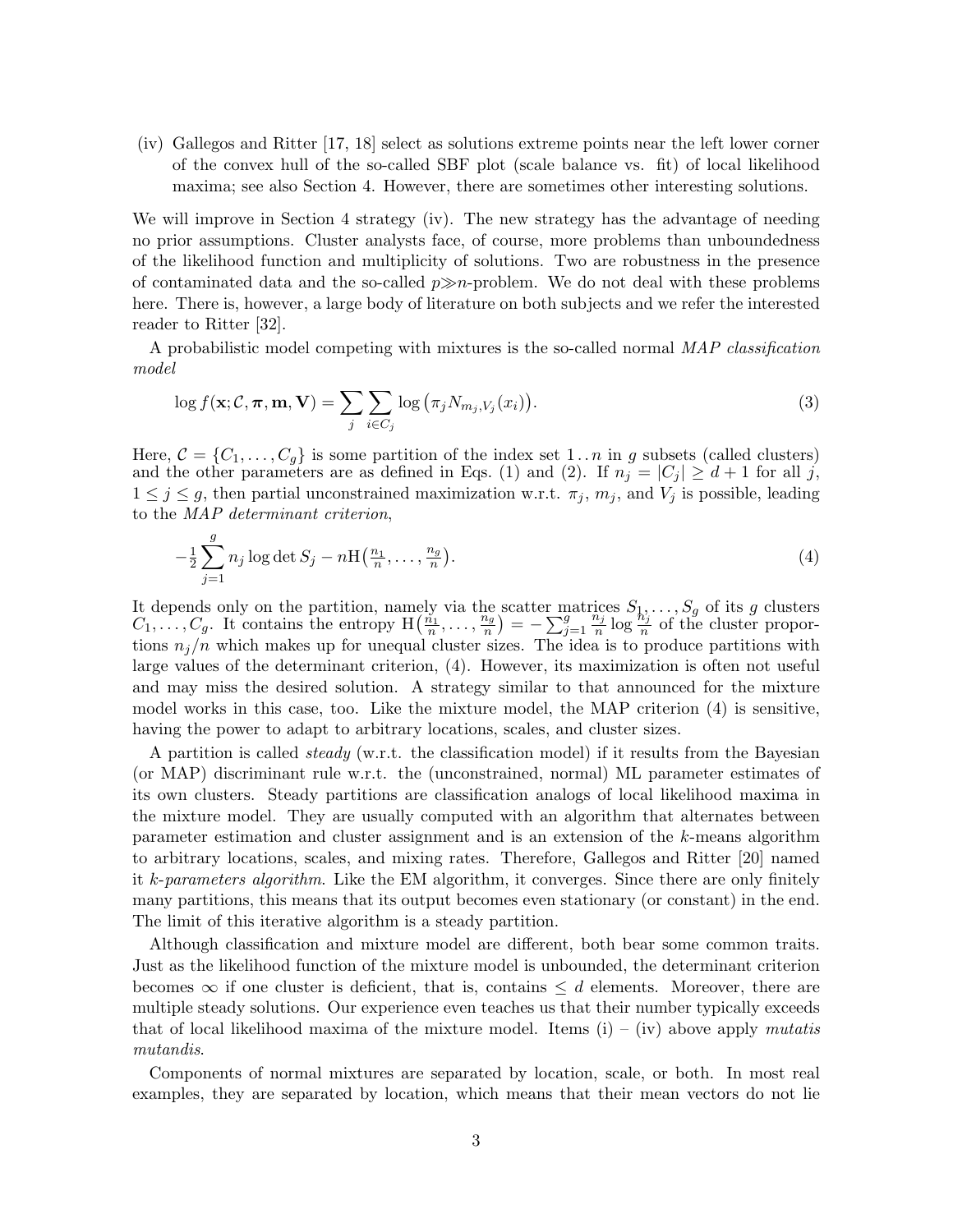too close together. Partitions derived from such mixtures will consist of clusters separated in the same way. This does not necessarily mean non-overlapping of cluster pairs, that is, disjointness of their convex hulls. The latter represents an extreme case of separation by location. In such a case, there will be in general only one reasonable solution for a given number of clusters and many methods will return it. In this paper, we are rather interested in strategies that allow us to analyze clustered data sets with *overlapping* clusters. Such cases occur very often in practice and we call them complex. An example is the well-known CRABS data set which will, among others, be used in Section 5 to illustrate the present method.

# 2 Using the Wilks, Hotelling, and Behrens–Fisher test statistics

Properties that speak for the credibility of a partition are separation and cohesion of its clusters. Cohesion may be viewed as missing separability and so, we concentrate on separation, here by location. There exist several criteria for assessing cluster separation. One was proposed by Bailey and Dubes [2]. A popular criterion these days is Rousseeuw's [34] silhouette. Both produce graphics that are not easily interpreted in general. They depend on prior metrics and will work decently when component scales comply with them or when separation is good. In other cases they yield ambiguous results. The reason is that they utilize distances of points within and between clusters. These are not generally characteristic for membership of points in the same or in different clusters. It is sufficient to take a look at two close, parallel, elongated clusters, a standard counterexample in cluster analysis. We are not the first authors to criticize the practice of using prior metrics. For instance, Bock [5], p. 95, raises doubts about the power of a distance-based gap test.

An important principle of statistics is equivariance w.r.t. certain sample space transformations, see for instance Muirhead [30], Ch. 6. Clustering results should not depend on conventional quantities such as units of measurement. Sometimes it is a priori known that components are spherical. Then we wish that the estimator be rotationally equivariant. In other cases, it may be known that the variables are independent. Then the estimator should be chosen scale equivariant. In general, nothing is known a priori and the method of choice is the affine equivariant determinant criterion (4). Separation criteria should meet the same requirements. Affine equivariant criteria and tests for cluster separation are well known. Examples are the Kullback–Leibler divergence (or relative entropy) and the Hellinger, Bhattachariya, and Chernov distances of the estimated distributions; see Devroye et al. [11] and Ritter [32]. Moreover, there are several classical tests for the equality of location parameters based on samples. Let us consider the null hypothesis

$$
H_0 \colon m_1 = \cdots = m_g
$$

of equality of all means of  $g$  normal populations against the alternative of disparity (or generality). The less likely  $H_0$  is, that is, the smaller the p-value obtained from a statistical test is, the better the separation by location. We prefer p-values of statistical tests to other separation measures such as the ones above for ranking different solutions since they offer us an impartial criterion over different partitions, independent of cluster sizes or scales. It is often not necessary to compute the  $p$ -values themselves since test statistics and  $p$ -values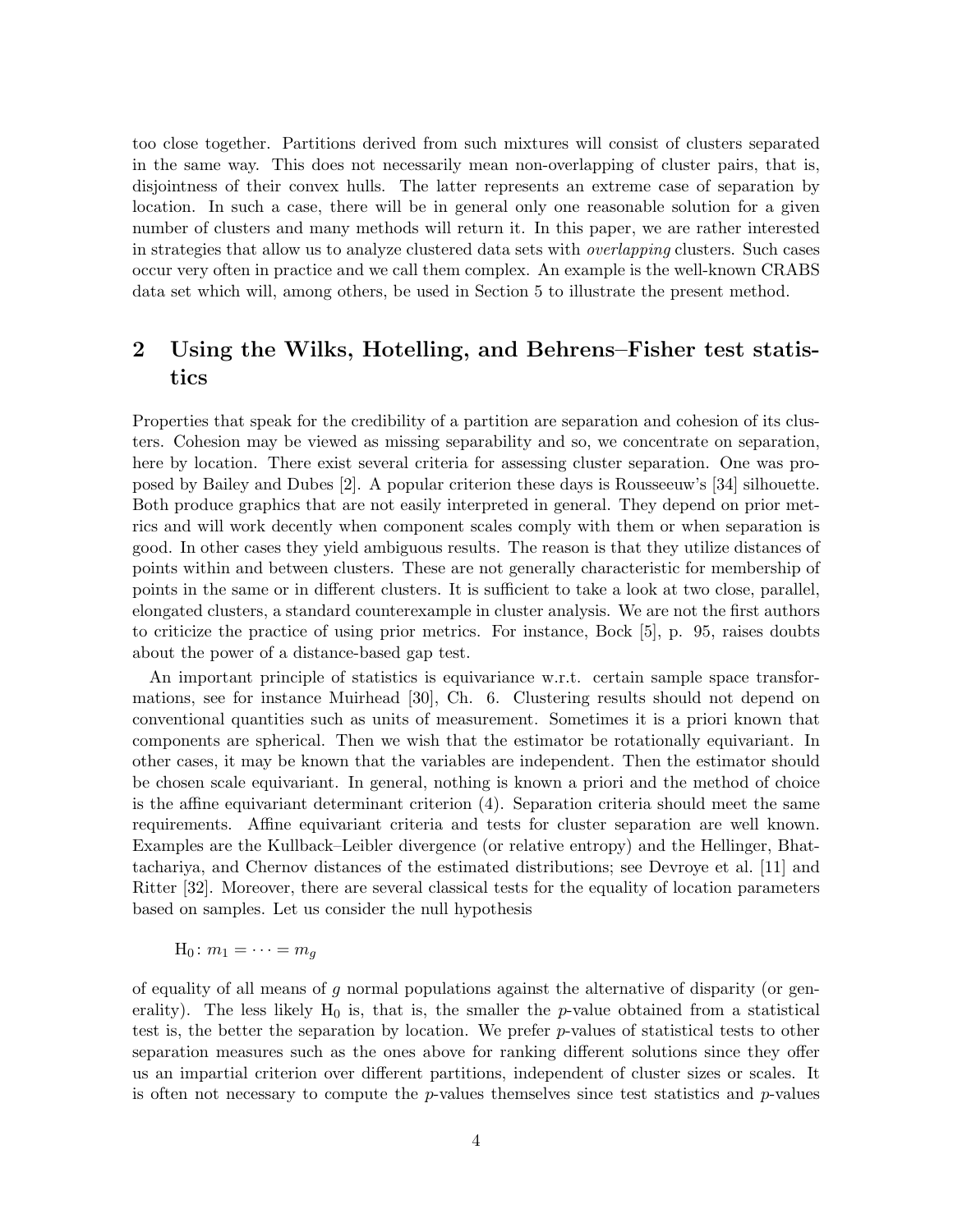Table 1: Median *p*-values for two-dimensional data sets sampled from  $0.5N_{m_1,I_2}+0.5N_{m_2,I_2}$  partitioned in two clusters with k-means; see also the text.

| $\ m_2 - m_1\ $                                                                                                                                                             |  |  |  |
|-----------------------------------------------------------------------------------------------------------------------------------------------------------------------------|--|--|--|
| Hotelling (Wilks) $\vert 2.6 \cdot 10^{-134} \quad 9.8 \cdot 10^{-105} \quad 1.7 \cdot 10^{-69} \quad 9.8 \cdot 10^{-39} \quad 3.5 \cdot 10^{-28} \quad 1.3 \cdot 10^{-26}$ |  |  |  |
| Behrens–Fisher $ 4.0.10^{-105}$ $2.0.10^{-87}$ $5.3.10^{-64}$ $5.8.10^{-39}$ $2.2.10^{-28}$ $1.4.10^{-26}$                                                                  |  |  |  |

often produce the same ranking. Special tests derive from the likelihood ratio (LR) and union intersection paradigms. We mention Wilks' [37]  $\Lambda$  test, Hotelling's  $T^2$  test, and Behrens' [3] and Fisher's  $[12, 13]$  test. Their test statistics and p-values can actually be considered as measures of separation by location.

Before continuing, we have to interject an important remark. When a partition is obtained from a clustering algorithm then the null hypothesis  $H_0$  of equality of means will in general be strongly rejected, even if the parent means are the same. Nevertheless, the strength of the rejection, that is, the size of the p-value, contains information on the separation of the mixture components. Table 1 shows the small p-values for the Hotelling and Behrens–Fisher tests for partitions of six two-dimensional data sets in two clusters, each, obtained with k-means. The data consists of 140 samples, each, from six mixtures  $\frac{1}{2}N_{m_1,I_2} + \frac{1}{2}N_{m_2,I_2}$  with equal weights 1/2 of two bivariate, standard normals with  $\|m_2-m_1\|=8, 6, 4, 2, 1$ , and 0. The first mixture is very well separated in two components, the last one is actually a two-dimensional standard normal (no separation). The table shows median  $p$ -values among 21 random replications. If we had tested samples from the two components, we would have obtained much larger  $p$ values, in particular for the small values of  $\|m_2 - m_1\|$ . Nevertheless, the table shows that the strength of the rejection contains information on the degree of separation of the underlying mixture components. The p-value  $10^{-28}$  is after all one hundred billion times larger than  $10^{-39}$ . We may therefore conclude that a p-value of  $10^{-39}$  indicates stronger separation than  $10^{-28}$  does, although both mean strong rejection of the null hypothesis. This reasoning allows us to rank all solutions w.r.t. separation based on  $p$ -values obtained from the tests. We next elaborate on the tests.

(a) **Wilks' test**. We first consider the *homoscedastic* case. For all  $1 \leq j \leq q$ , let the cluster  $C_j$  consist of  $n_j \geq d+1$  draws from some d-variate normal population  $N_{m_j,V}$  with the same covariance matrix V. Put  $n = \sum_j n_j$ ,  $\mathcal{C} = \{C_1, \ldots, C_g\}$ , and let  $\overline{x}_j$  be the mean vector of  $C_j$ . The likelihood ratio test (LRT) for equality of means based on  $C_1, \ldots, C_g$  leads to Wilks' [37] classical Λ test. Indeed, the estimate of the common mean vector under the hypothesis is  $m^* = \frac{1}{n}$  $\frac{1}{n}\sum n_j\overline{x}_j$ , the overall mean vector. The estimate of the common covariance matrix under hypothesis  $H_0$  and alternative are the total scatter matrix  $\overline{S}$  and the pooled scatter matrix S, respectively. Therefore, with  $\mathbf{m}^* = (\overline{x}_1, \ldots, \overline{x}_q)$ , the LRT statistic is

$$
f_1(\mathbf{x}; \mathcal{C}, \mathbf{m}^*, S) / f_0(\mathbf{x}; \mathcal{C}, m^*, \overline{S}) = (\det \overline{S} / \det S)^{n/2}.
$$
 (5)

Its distribution under H<sub>0</sub> is a negative power of Wilks'  $\Lambda$  with parameters d,  $n - g$ , and  $g - 1$ ,  $\Lambda(d, n-g, g-1)^{-n/2}$ ; see Mardia et al. [27], where all basic details on this and other tests are found. Since the distribution is independent of the specific partition, the order of the statistic is inverse to that of the p-values and so, the latter are not needed here.

Most test statistics used here depend on some Mahalanobis distance. It is, therefore, comfortable to abbreviate the squared Mahalanobis distance of x and y w.r.t. a positive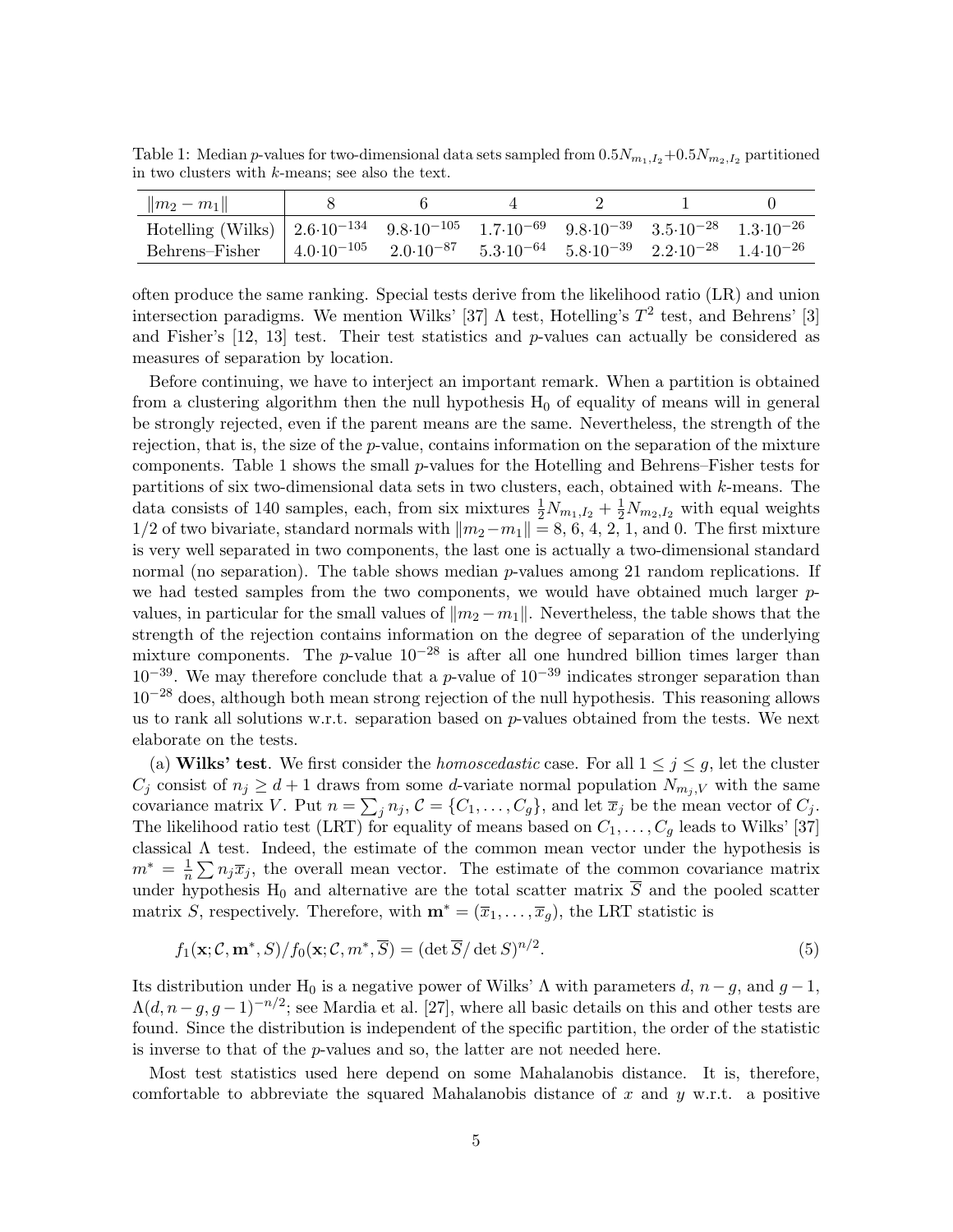definite matrix B,  $(x - y)^{\top}B^{-1}(x - y)$ , by  $M(x, y, B)$ . It is known that Wilks' test for  $g = 2$ clusters is equivalent with Hotelling's two-sample  $T^2$  test

$$
\frac{n_1 n_2 (n-2)}{n^2} M(\overline{x}_1, \overline{x}_2, S) \sim T^2(d, n-2) \qquad \text{(under H_0).}
$$
 (6)

It is also known that  $T^2$  is a function of the F distribution; see Mardia et al. [27], 5.3.3 and Theorem 3.6.1. Hotelling's two-sample test can also be interpreted as a union intersection test.

(b) **Hotelling test for cluster pairs**. The Wilks test for  $g \geq 3$  clusters will reject equality if *one* mean deviates from the others. This may pose problems since a reasonable partition is characterized by separation of *all cluster pairs*. We therefore assess a g-cluster partition  $\{C_1, \ldots, C_q\}$   $(g \geq 3)$  also by its least separated cluster pair w.r.t. Hotelling's test, characterized by the largest p-value of the squared Mahalanobis distance

$$
\frac{n_j n_\ell (nj + n_\ell - 2)}{(nj + n_\ell)^2} M(\overline{x}_j, \overline{x}_\ell, S_{j,\ell}) \tag{7}
$$

w.r.t.  $T^2(d, n_j + n_\ell - 2)$  for all pairs  $C_j, C_\ell, j \neq \ell$ . Here,  $S_{j,\ell}$  denotes the pooled scatter matrix of  $C_j$  and  $C_{\ell}$ .

Wilks' and Hotelling's tests are favorably applied when the true model is indeed homoscedastic. We next turn to tests applicable to the more general *heteroscedastic* normal case. They are somewhat more involved.

(c) Behrens–Fisher's test: Behrens [3] and R.A. Fisher [12, 13] test the hypothesis H<sup>0</sup> under no assumptions on the covariance matrices in hypothesis and alternative. Their original test is univariate. Its multivariate extension is well studied, too, and called the *multivariate Behrens–Fisher problem*; see Belloni and Didier [4], where an account of the extensive literature on this subject is found. The related  $p$ -value can again be considered as a measure of separation by location. Under the alternative of general parameters, the heteroscedastic normal classification likelihood w.r.t.  $\mathcal{C} = \{C_1, \ldots, C_q\}$  is

$$
-2\log f_1(\mathbf{x}; \mathcal{C}, \mathbf{m}, \mathbf{V}) = \sum_{1 \leq j \leq g} \left[ n_j \log \det(2\pi V_j) + \sum_{i \in C_j} (x_i - m_j)^{\top} V_j^{-1} (x_i - m_j) \right].
$$

Its minimum w.r.t.  $\mathbf{m} = (m_1, \ldots, m_q)$  and  $\mathbf{V} = (V_1, \ldots, V_q)$  is obtained by considering each  $j = 1, \ldots, g$  separately. Let  $\overline{x}_j$  be the mean vector of group  $C_j$ , let  $S_j(m) = \frac{1}{n_j} \sum_{i \in C_j} (x_i$  $m(x_i - m)$ <sup>T</sup> be its scatter matrix about an arbitrary  $m \in \mathbb{R}^d$ , and let  $S_j = S_j(\overline{x}_j)$  be its usual scatter matrix. Denoting the minimizers of **m** and **V** by  $\mathbf{m}^*$  and  $\mathbf{V}^*$ , respectively, we obtain  $m_j^* = \overline{x}_j$ ,  $V_j^* = S_j$ , and

$$
-2\log f_1(\mathbf{x}; \mathcal{C}, \mathbf{m}^*, \mathbf{V}^*) = nd(1 + \log 2\pi) + \sum_{1 \le j \le g} n_j \log \det S_j.
$$

By assumption, the data is in general position and the group  $C_j$  is not deficient, that is, it has at least  $d+1$  elements. Therefore,  $S_j$  is regular and log det  $S_j$  is well defined.

Twice the negative classification log-likelihood with common mean vector  $m$  and general covariance matrices  $\mathbf{V} = (V_1, \ldots, V_q)$  is

$$
-2\log f_0(\mathbf{x}; \mathcal{C}, m, \mathbf{V}) = \sum_{1 \le j \le g} \left[ n_j \log \det 2\pi V_j + \sum_{i \in C_j} (x_i - m)^{\top} V_j^{-1} (x_i - m) \right]. \tag{8}
$$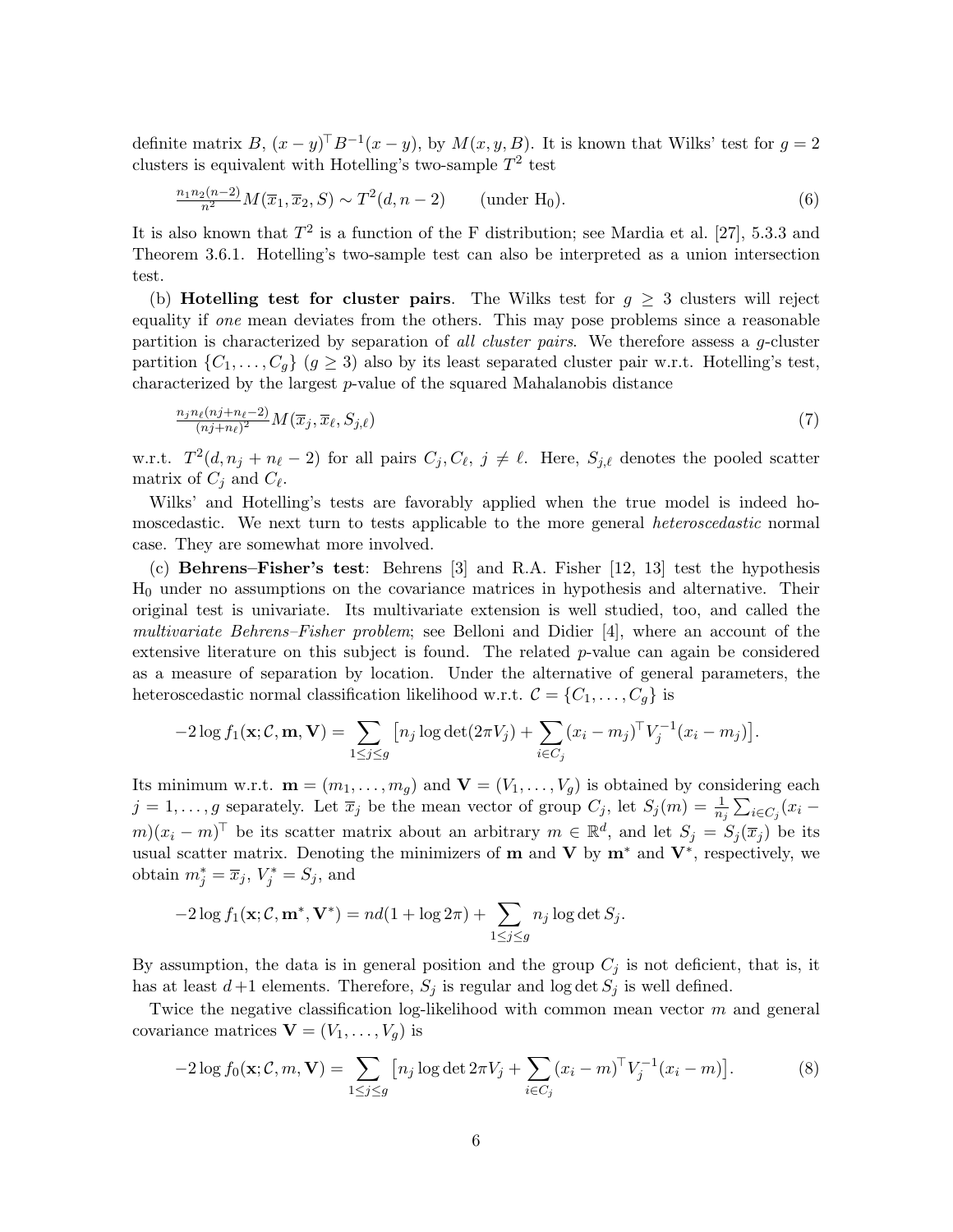Its minimum w.r.t.  $m$  and  $V$  exists. Indeed, we have the lower bound

$$
-2\log f_0(\mathbf{x}; \mathcal{C}, m, \mathbf{V}) = nd \log 2\pi + \sum_{1 \le j \le g} n_j \big[ \log \det V_j + \text{tr} S_j(m) V_j^{-1} \big]
$$

$$
\ge nd \log 2\pi + \sum_{1 \le j \le g} n_j \big[ \log \det V_j + \text{tr} S_j V_j^{-1} \big].
$$

It is well known from classical normal analysis that the  $j$ th summand on the right-hand side increases to  $\infty$  as  $V_i$  approaches the boundary of the set of all positive definite matrices (that is, an eigenvalue vanishes or approaches  $\infty$ ). It follows that (8) has a minimum which can, however, not be represented in closed form, not even in the univariate case. In Section 3, we will resort to an iteration.

Let  $m^*$  and  $\widetilde{\mathbf{V}}^* = (\widetilde{V}_1^*, \ldots, \widetilde{V}_g^*)$  minimize Eq. (8). Again by classical normal analysis applied to the jth summand in (8),  $\tilde{V}_j^* = S_j(m^*)$ . We thus obtain the LRT statistic of the multivariate Behrens–Fisher problem,

$$
BF(\mathcal{C}) = 2\left(\log f_1(\mathbf{x}; \mathcal{C}, \mathbf{m}^*, \mathbf{V}^*) - \log f_0(\mathbf{x}; \mathcal{C}, m^*, \tilde{\mathbf{V}}^*)\right)
$$
  
\n
$$
= \sum_{1 \le j \le g} n_j \left[\log \det S_j(m^*) - \log \det S_j\right] = \sum_{1 \le j \le g} n_j \log \left(1 + (\overline{x}_j - m^*)^\top S_j^{-1} (\overline{x}_j - m^*)\right)
$$
  
\n
$$
= \sum_{1 \le j \le g} n_j \log \left(1 + M(\overline{x}_j, m^*, S_j)\right).
$$
\n(9)

The last but one equality follows from  $S_j(m^*) = S_j + (\overline{x}_j - m^*)(\overline{x}_j - m^*)^\top$  along with a well-known identity for rank-one perturbed determinants; see Muirhead [30], Theorem A3.5, or Ritter [32], Lemma  $A6(c)$ . By a theorem due to Wilks [38] and Aitchison and Silvey [1] (see also Cox and Hinkley [9] or Silvey [35]),  $BF(\mathcal{C})$  is asymptotically distributed under  $H_0$  as  $\chi^2_{(g-1)d}$  with  $(g-1)d$  degrees of freedom. If all clusters are large enough, the latter distribution can, therefore, be used to compute approximate p-values. Since  $\chi^2$  depends only on the number of clusters and not on the partition itself,  $BF(\mathcal{C})$  creates among several partitions the inverse ranking of the approximate  $p$ -values. The degree of separation of q clusters thus turns to the weighted sum (9) of g logarithms of squared Mahalanobis distances.

It remains to compute the optimal common mean vector  $m^*$ . We will propose a cutting plane algorithm for this problem in Section 3.

(d) Behrens–Fisher test for cluster pairs: When  $q > 3$ , we may again consider separation of all cluster pairs for a ranking. Thus, let  $C_j$  and  $C_\ell$  be two clusters of  $\mathcal{C}$ . By Eq. (9), the Behrens–Fisher LRT statistic for equality of their mean vectors is

$$
BF(\lbrace C_j, C_\ell \rbrace) = n_j \log (1 + M(\overline{x}_j, m_{j,\ell}^*, S_j)) + n_\ell \log (1 + M(\overline{x}_\ell, m_{j,\ell}^*, S_\ell)),
$$

where  $m_{j,\ell}^*$  is the optimal common mean vector in Eq. (9) computed for the pair  $\mathcal{C}$  =  $\{C_j, C_\ell\}, j \neq \ell$ . Again, the asymptotic  $\chi^2$  distribution is independent of clusters and sizes if they are large enough. Therefore,  $p$ -values under  $H_0$  are ordered inversely to the test statistic and partitions  $C = \{C_1, \ldots, C_g\}$  may be ranked according to the separation criterion

$$
\min_{1 \le j < \ell \le g} \text{BF}(\{C_j, C_\ell\}).\tag{10}
$$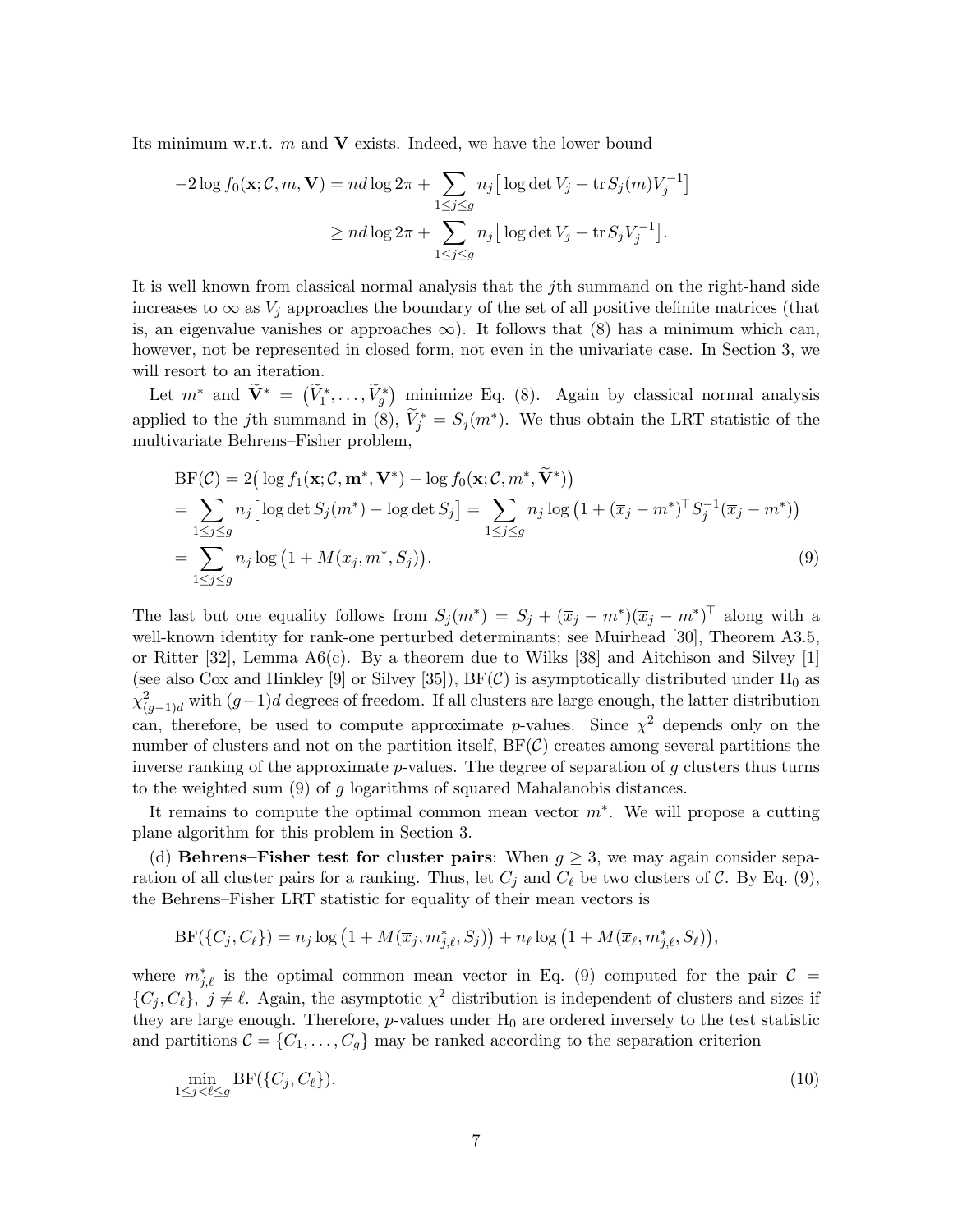We propose the Wilks (5), Hotelling for cluster pairs (7), Behrens–Fisher (9), and pairwise Behrens–Fisher (10) tests for ranking all local likelihood maxima (EM algorithm) or steady solutions (k-parameters algorithm). The pairwise Behrens–Fisher test utilizes Procedure 3.1 below in order to compute the vectors  $m_{j,\ell}^*$  and the pairwise LRT statistic (10). All present ranking criteria are affine equivariant. In order to handle extremely small  $p$ -values in connection with large data sets, we use their logarithms. They can be computed directly from the statistics.

### 3 Computing the Behrens–Fisher test statistic

Despite the simple appearance of Eqs.  $(8), (9),$  and  $(10),$  computing their minima is not easy because of possible local minima. It has a long history. An early proposal is due to Mardia et al. [27]. They use the iteration

$$
m \leftarrow (\sum_{j=1,2} n_j S_j(m)^{-1})^{-1} (\sum_{j=1,2} n_j S_j(m)^{-1} \overline{x}_j).
$$

As above,  $S_j(m) = S_j + (\overline{x}_j - m)(\overline{x}_j - m)^T$  is the scatter matrix of  $C_j$  about m. The iteration is repeated until convergence. It can be shown that this occurs at a critical point  $m^*$  of (9), in most cases a local minimum. However, if the initial  $m$  is a local maximum, then the iteration stays there. Since local minima are not unique, the process has to be repeated from several initial values so that we can be (almost) sure to have finally attained the global minimum. This is the main disadvantage of Mardia's method.

An effective and efficient more recent approach in one sweep for  $q = 2$  by Belloni and Didier [4] uses convex analysis. Their algorithm needs a computational parameter. We modify it here so that no parameter is needed. Instead of Eq. (8) it is possible to minimize Eq. (9) w.r.t. m since both differ just by the constant  $2\log f_1(\mathbf{x}; \{C_1, C_2\}, \mathbf{m}^*, \mathbf{V}^*)$ . It is a simple and well-known trick to reduce minimization of Eq.  $(9)$  for m to that of

$$
h(u_1, u_2) = n_1 \log(1 + u_1) + n_2 \log(1 + u_2)
$$
\n(11)

for  $(u_1, u_2)$  subject to the constraints

$$
u_1 \geq M(\overline{x}_1, m, S_1), u_2 \geq M(\overline{x}_2, m, S_2).
$$

Let  $Q_m$  be the right, upper quadrant with the left lower vertex  $(M(\overline{x}_1, m, S_1), M(\overline{x}_2, m, S_2)) \in$  $\mathbb{R}^2_+$  in the plane. The following subset of the plane plays a key role in theory and algorithm:

$$
\mathcal{K} = \bigcup_{m \in \mathbb{R}^d} Q_m. \tag{12}
$$

In Lemma 7.1 of the Appendix it will be shown that it is closed in  $\mathbb{R}^2$  and convex. Since h increases with  $u_1$  and  $u_2$ , the minimum of h on K is attained on its lower Pareto boundary

$$
\{(u_1, u_2) \mid 0 \le u_1 \le M(\overline{x}_2, \overline{x}_1, S_2), u_2 = \min\{v \mid (u_1, v) \in \mathcal{K}\}.
$$

This is also the set of extreme points of  $K$  and also the graph of the function g defined by

$$
g(u_1) = \min\{u_2 \mid (u_1, u_2) \in \mathcal{K}\} = \min_{m \colon M(\overline{x}_1, m, S_1) = u_1} M(\overline{x}_2, m, S_2),\tag{13}
$$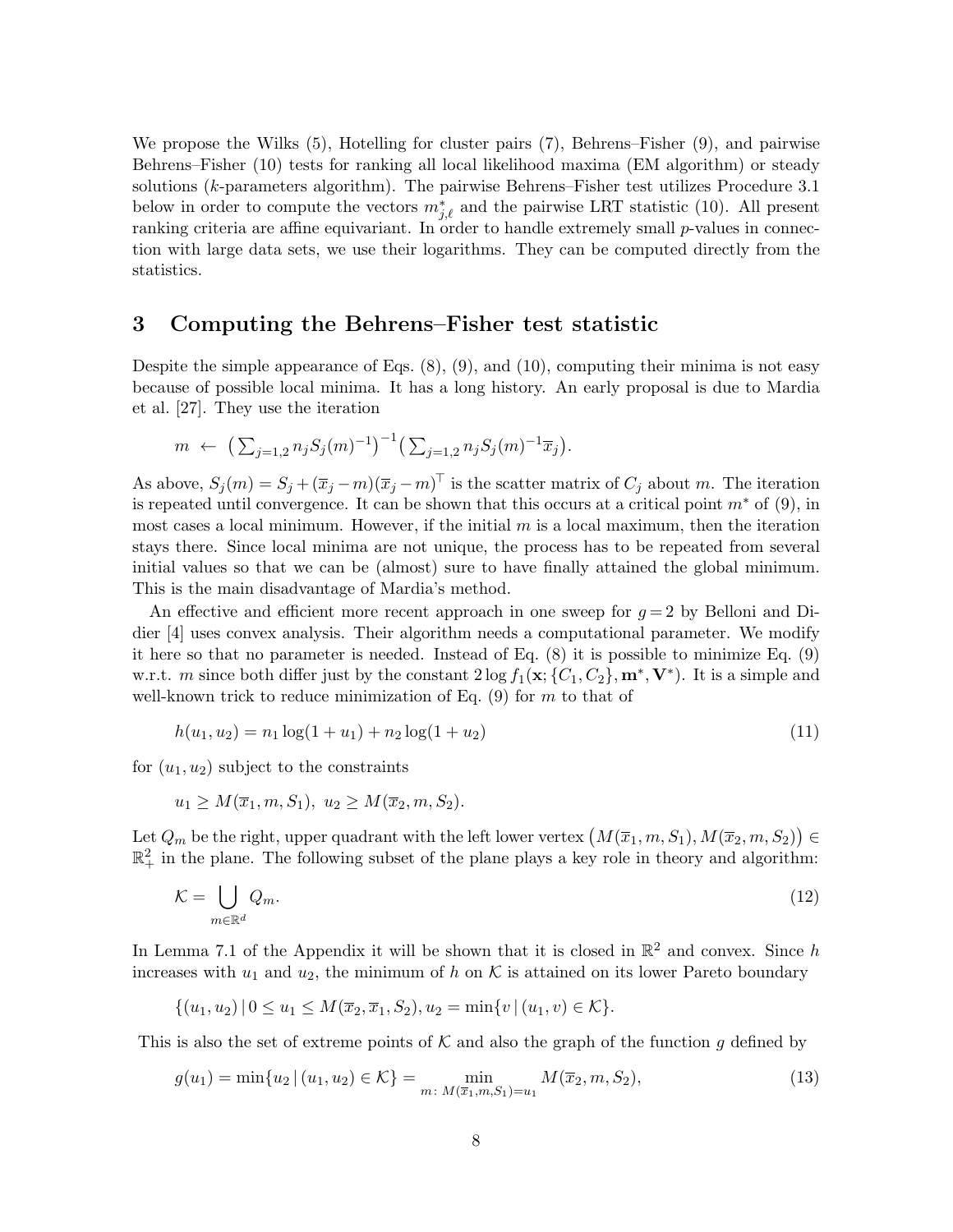

Figure 1: Schematic view of the graph of g and some tangents.

 $u_1 \in [0, M(\overline{x}_2, \overline{x}_1, S_2)]$ . By convexity of K, the function  $g: [0, M(\overline{x}_2, \overline{x}_1, S_2)] \to \mathbb{R}_+$  is convex. Using a Lagrange multiplier  $\lambda$ , it will be shown in Lemma 7.2 that g is even strictly convex and real-analytic, and that  $g' = -\lambda$ . These three properties open a way to approximating the constrained minimum of the function h defined by Eq.  $(11)$ . The problem is known as convex programming and favorably solved by the cutting plane method; see, for instance, Bonnans et al. [7]. The cutting plane method assumes that the target function is defined on a neighborhood of a compact, convex set. It surrounds the set with a sequence of polygons whose edges touch the set. The minimum of  $h$  on each polygon is assumed at a vertex. Each polygon is constructed as a refinement of its predecessor. The refinement takes place at the current minimal vertex which is replaced with two new ones. More precisely, the algorithm iterates the following procedure.

### 3.1 Cutting plane procedure

- // Input: The ordered list V of the vertices of a convex polygon and the vertex  $v \in V$  that minimizes  $h$  on  $V$ .
- // Output: Updated list and minimizing vertex.
	- 1. Let  $e_1$  and  $e_2$  be the edges of the polygon adjacent to v and let  $s_1$  and  $s_2$  be the abscissas of the points where they touch the graph of  $g$ . Construct the tangent  $l$  to the graph of g at the midpoint of  $s_1$  and  $s_2$ ;
	- 2. intersect l with  $e_1$  and  $e_2$  to obtain two points  $v_1$  and  $v_2$ ;
	- 3. insert  $v_1$  and  $v_2$  in place of v into V to obtain  $\mathcal{V}_{\text{new}}$ ;
	- 4. determine the minimizer  $v_{\text{new}} \in \mathcal{V}_{\text{new}}$  of h on  $\mathcal{V}_{\text{new}}$ .

A computer program favorably stores more information on the tangents in order to avoid multiple recomputations. It is also favorable to replace the midpoint in step 1 with a convex combination in the direction of the smaller touching point, for instance,

$$
[h(s, g(s))t + h(t, g(t))s]/[h(s, g(s)) + h(t, g(t))].
$$

The *cutting plane algorithm* iterates the procedure starting from the polygon  $V = \{B, O, A\}$ (see Figure 1) and the origin O as the current minimizing vertex. It produces a sequence of polygons and minimizing vertices of h. The minima increase to the minimum value on the graph of g and we have the following theorem. Its proof is deferred to the appendix.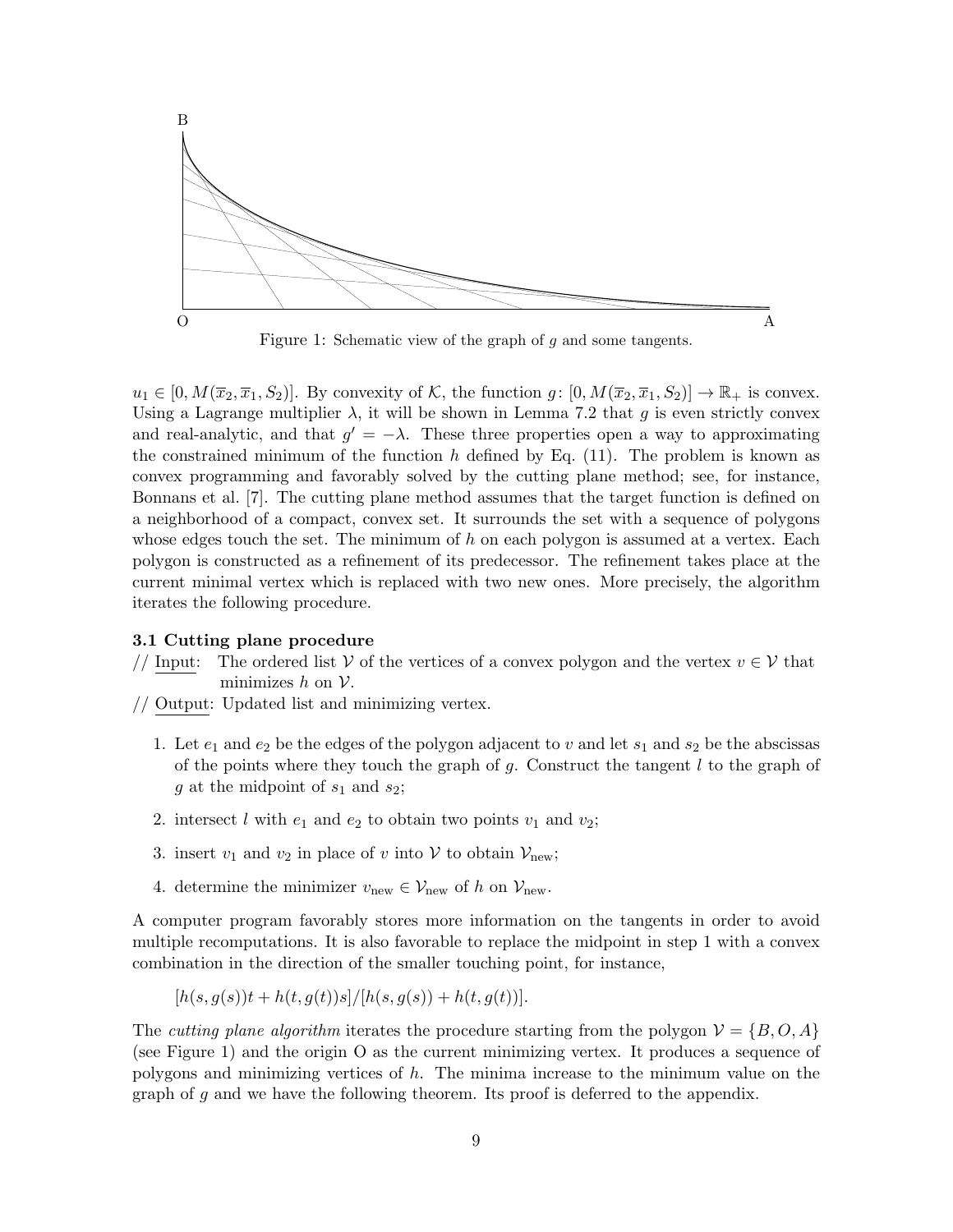- 3.2 Theorem *(a) Any cluster point of the sequence of minimizing vertices solves the constrained minimization problem* (11)*.*
- *(b) If the minimizer is unique then it is the limit of the cutting plane algorithm.*

We finally note that the constrained minimization problem  $(11)$  is equivalent to minimizing the function  $u_1 \mapsto n_1 \log(1 + u_1) + n_2 \log(g(1 + u_1)), u_1 \geq 0$ . Since g is analytic, this can be carried out by the Newton–Raphson algorithm. Since  $g' = -\lambda$ , the second derivative of g w.r.t.  $u_1$  can be computed with the aid of Eq. (16) in the appendix. Convergence will, however, take place to any critical point close to the initial point and so, Newton–Raphson has to be replicated from many random initial points. It has thus the same disadvantage as the algorithm of Mardia et al. mentioned above.

### 4 Scale balance, fit, and Pareto solutions

In [17] and [18], we introduced the concept of SBF plot of local likelihood maxima and steady solutions, respectively, as an aid to select the desired solution in mixture and cluster analysis; see also item (iv) in Section 1. We will use it again as a major tool in the sequel. Its definition needs the HDBT ratio of g scale matrices. (The acronym HDBT stands for Hathaway, Dennis, Beale, and Thompson; see Gallegos and Ritter [18] or Ritter [32].) The positive semi-definite (or Löwner) order of two symmetric matrices  $A, B \in \mathbb{R}^{d \times d}$  is defined by " $A \preceq B$  if and only if  $B - A$  is positive semi-definite." The order is total if and only if  $d = 1$ , in which case the matrices are numbers and the order coincides with the usual order on the real line. An HDBT constant for g positive definite matrices  $V_j$  is any number c such that the relations

$$
cV_j \preceq V_\ell
$$

are satisfied for all indices  $j, \ell = 1, \ldots, g$ . Necessarily,  $c \leq 1$ . In order to asses the heterogeneity of the g matrices, we use the HDBT ratio  $r_{\text{HDBT}}$ , the largest HDBT constant. It can be easily computed as  $r_{\text{HDBT}}(\mathbf{V}) = \min_{j,\ell,k} \lambda_k (V_{\ell}^{-1/2})$  $V_{\ell}^{-1/2}V_jV_{\ell}^{-1/2}$  $\mathcal{L}_{\ell}^{-1/2}$ , where  $\lambda_1(A), \ldots, \lambda_d(A)$  denote the d eigenvalues of a  $d \times d$  matrix A; see Ritter [32], A.10. An alternative formula is  $r_{\text{HDBT}}(\mathbf{V}) =$  $\min_{j,\ell,k} \lambda_k \bigl( V_\ell^{-1}$  $V_{\ell}^{-1}V_j$ ). Although the matrix  $V_{\ell}^{-1}$  $\mathcal{V}_{\ell}^{-1}V_j$  is not necessarily symmetric, its eigenvalues are all real and equal to those of  $V_{\ell}^{-1/2}$  $\frac{V_f-1/2}{\ell}V_jV_\ell^{-1/2}$  $\ell_{\ell}^{-1/2}$ . HDBT constants and ratios are bounded above by 1. The HDBT ratio is a measure of balance of the component scales. The larger the HDBT ratio is, the larger the balance and the less the heterogeneity. The homoscedastic case  $V_1 = \cdots = V_g$  is easily characterized by maximum scale balance,  $r_{\text{HDBT}}(\mathbf{V}) = 1$ .

We apply the HDBT ratio to the scale matrices of mixture and classification models. A plot of  $-\log r_{\text{HDRT}}$  vs. the negative logged values of all local likelihood maxima (mixture model) or negative log-criteria of all steady solutions (classification model) for a data set is called SBF plot. It depends on the data and on the number of clusters, g. In practice, the plot points are generated by repeated runs of the algorithm from random starting points. We use the SBF plot as a major tool for selecting the favorite solution. Two SBF plots for the synthetic data of Section 5.1 are presented in Figure 2. Part (a) shows the SBF plot for 1500 runs of the EM algorithm and Part (b) presents the left half of the SBF plot of all steady solutions obtained with 1500 runs of the k-parameters algorithm. Note the larger number of steady solutions for the same number of runs. These plots contain often hundreds or thousands of points leaving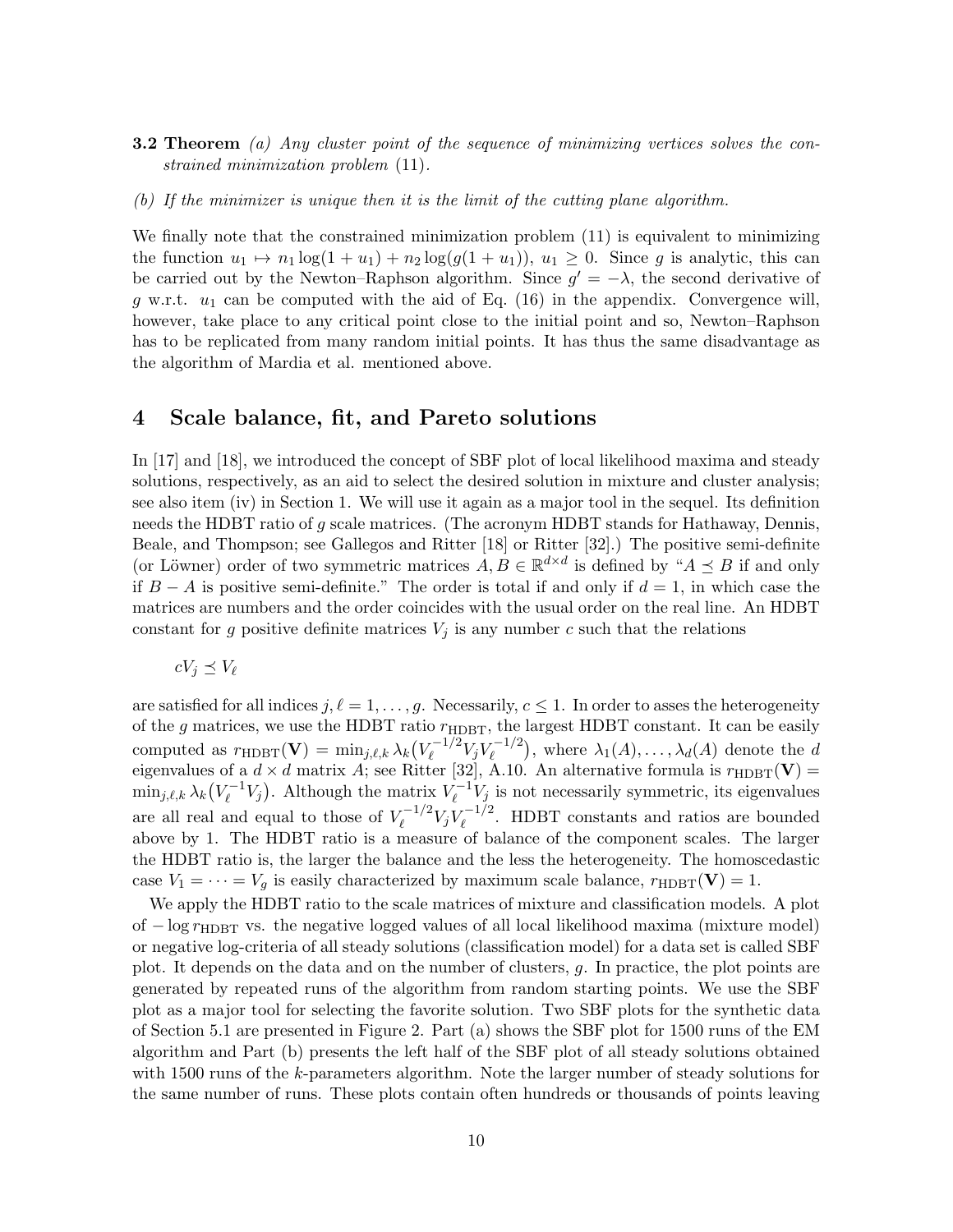

Figure 2: (a) SBF plot for the synthetic data of Section 5.1 w.r.t. the mixture model and (b) the left half of that for the classification model.

us at a loss which solution to choose. The problem occurs in particular with sensitive and flexible models such as normal mixtures or the classification model with full scales.

In order to appreciate the importance of HDBT ratios and SBF plots, we recall the consistency theorem for mixtures, Theorem 1.1. Hathaway [21] stated and proved another theorem for *scale constrained* mixture models. Its presentation needs some preparation. Let

$$
\overset{\circ}{\Delta}_{g-1} = \{ \pi = (\pi_1, \ldots, \pi_g) \, | \, \pi_j > 0, \, \sum_j \pi_j = 1 \}
$$

be the open, g-1-dimensional unit simplex. Let  $\mathcal{V}_c$  stand for the set of all finite collections (tuples or sets) of positive definite d by d matrices with HDBT ratio at least c. The set  $\mathcal{V}_c$ increases with decreasing c. We consider a constrained, normal, g-component mixture model with HDBT constraint (or constant)  $c$  and parameter space

$$
\Theta_{g,c} = \overset{\circ}{\Delta}_{g-1} \times \big\{ (\mathbf{m}, \mathbf{V}) \in \mathbb{R}^{gd} \times \mathcal{V}_c \, | \, (m_j, V_j), \ j \in 1..g, \ \text{pairwise distinct} \big\}.
$$

Its covariance matrices do not deviate too much from each other, depending on c. The advantage of HDBT constraints over other scale constraints is their affine equivariance. For example, the popular constraint "all eigenvalues of all  $V_j$ 's  $\geq \varepsilon$  for some  $\varepsilon > 0$ " does not enjoy this property. After these preliminaries, we can state a multivariate version of Hathaway's theorem on the HDBT constrained MLE. It is a corollary of Ritter [32], Theorem 1.27, which treats the more general case of constrained, multivariate, *elliptical* mixtures.

4.1 Theorem *Let the sampling distribution be a* g*-component, normal mixture with parameters*  $(\pi, m, V)$ *,*  $(m_j, V_j)$  *pairwise distinct.* 

- (a) For any  $0 < c \leq 1$ , a constrained ML estimate  $T_n$  exists in  $\Theta_{g,c}$  for eventually all n, a.s..
- *(b)* Let  $c \leq r_{\text{HDBT}}(\mathbf{V})$  and let  $(T_n)_n$  be any sequence of ML estimates in  $\Theta_{g,c}$ . A representative  $\widetilde{T}_{n}$  *of*  $T_{n}$  *w.r.t.* label switching can be chosen for each n in such a way that the sequence  $(\widetilde{T}_n)$  *is strongly consistent at*  $(\pi, m, V)$  *w.r.t. the Euclidean metric on*  $\Theta_{q,c}$ *.*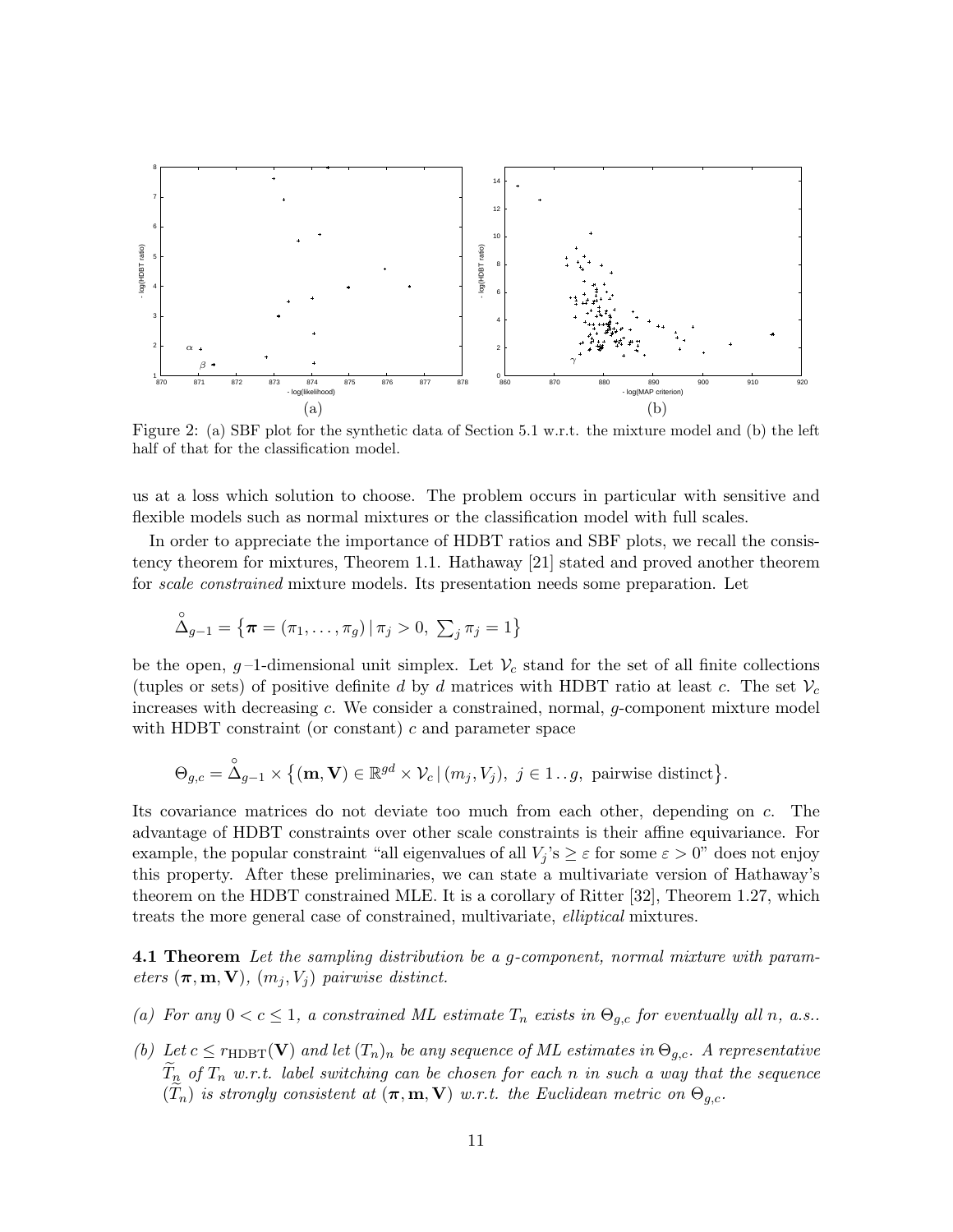Theorem 1.1 in Section 1 suffers from the problem that it doesn't betray us the desired local maximum. Hathaway's theorem 4.1, too, cannot be applied right away. While its Part (b) tells us that an arbitrarily small HDBT constant c is possible *asymptotically* as  $n \to \infty$ , the solution for a *finite* data set depends on the constant, in particular when the data set is small. The theorem does not reveal a suitable constant  $c$ , which appears as another unwanted parameter in the estimation process. As a result, neither of the two theorems determines a single solution to the clustering problem, even if there is a true one.

As a way out of the dilemma, Ritter [32], Section 4.1, combined the two consistency theorems. Theorem 1.1 shows that the mixture model contains information on a consistent solution in the form of a local maximum without recurring to constraints. Combined with Theorem 4.1, it teaches us that, in our search for a consistent solution, we may confine ourselves to (unconstrained) local likelihood maxima with an HDBT ratio above *some* constraint c. They are the candidates for the consistent solution. It is shown in [32] and easy to see that they just belong to the minima w.r.t. the product order in the SBF plot, the so-called *lower Pareto points*. They can also be defined as the collection of all points such that the left lower quadrants emanating from them do not intersect any other point in the plot or, again, as the minimum set of points such that the right upper quadrants emanating from them cover all points. Pareto points are solutions to biobjective optimization problems, here the joint optimization of scale balance and fit represented by HDBT ratio and likelihood, respectively. They are rarely unique and the present situation is no different. In fact, there often exist multiple reasonable solutions to clustering problems. This is one item that makes cluster analysis difficult in practice. The solutions corresponding to Pareto points are called *Pareto solutions*. They render constrained optimization as required by Hathaway's theorem unnecessary. The above reasoning establishes large HDBT ratio (scale balance) as a second principle complementary to large likelihood 2 or determinant criterion (4) (fit). Both assets of the solutions are equally important. Generally, algorithms that monitor exclusively the likelihood function should be refused in cluster analysis.

The two consistency theorems are asymptotic statements. There is a risk that, due to randomness of the finite data, the desired solution is masked by an undesired one which happens to have larger scale balance and likelihood. As an additional idea, we counteract this risk by performing the tests of Section 2 before extracting Pareto points, thus, first cleaning the SBF plot from solutions that are unsuitable because of insufficient separation. We obtain the following overall clustering strategy w.r.t. the classification model (3) and the k-parameters algorithm with a fixed number of components, g.

#### 4.2 Clustering strategy

// Input: A data set and a natural number  $g \geq 2$ .

// Output: A set of solutions.

- 1. Use the k-parameters algorithm to generate as many steady partitions as possible;
- 2. extract all sufficiently well separated partitions using the  $p$ -values under  $H_0$  of one or all statistics (5), (7), (9), (10); if no partition passes the test, this indicates that the number of clusters, g, is too large.
- 3. determine the Pareto points in the SBF plot established with these solutions;
- 4. return all Pareto solutions with sufficiently large determinant criterion (4) and rank them by p-values.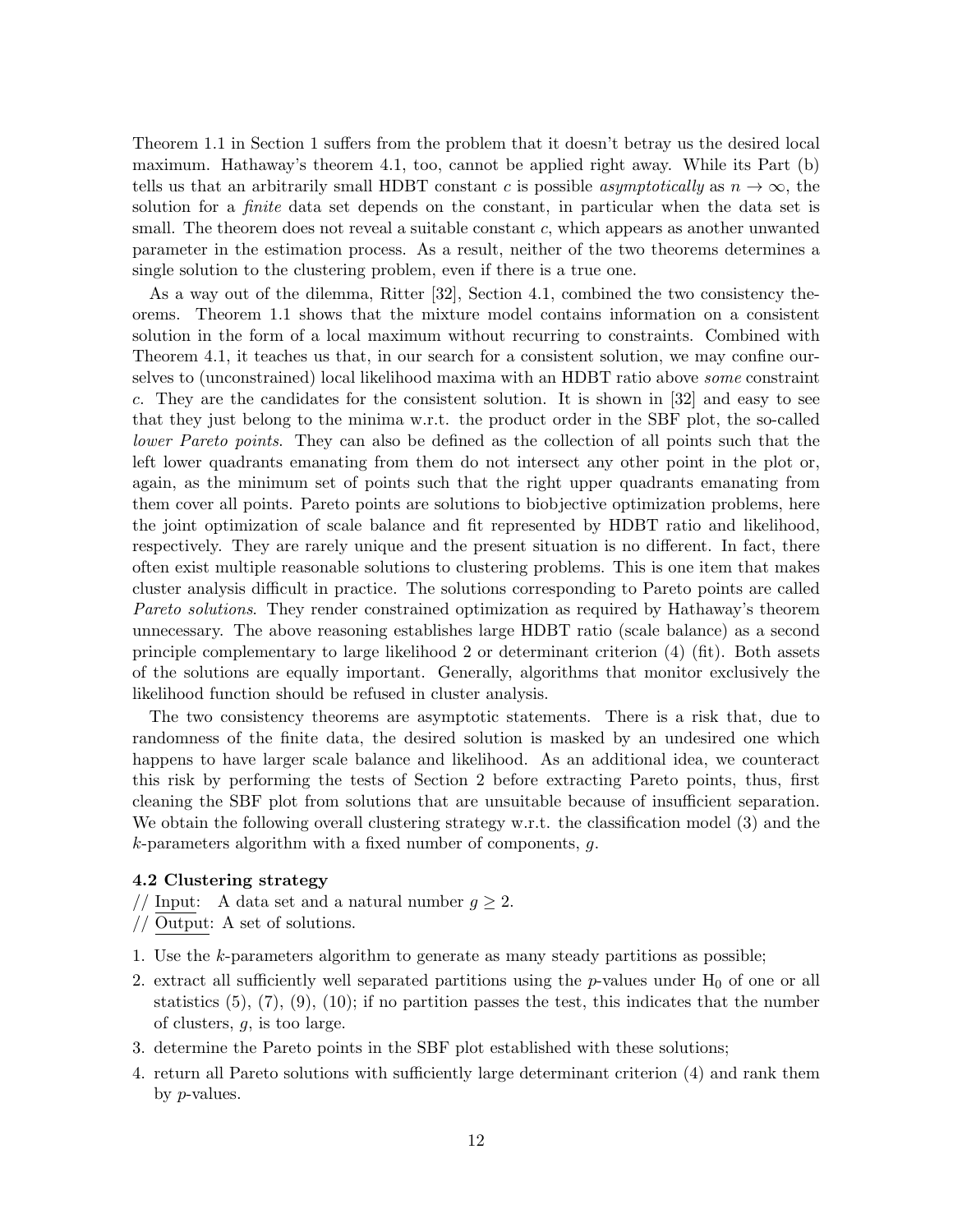The strategy is also applicable to mixture models. The  $k$ -parameters algorithm in 1 is then replaced with the EM algorithm followed by the Bayesian discriminant rule to partition the data set. Strategy 4.2 is necessarily fuzzy and not an algorithm, as will now be explained.

- (i) In item 1, "as many ... as possible" refers to the available computing time and memory.
- (ii) "Well separated" in item 2 means in general p-values below  $10^{-15}$  or even  $10^{-20}$ . It depends on the size of the data. The solution with the least  $p$ -value is not necessarily favored by the above strategy nor does it always represent the desired solution.
- (iii) Pareto points are derived from (asymptotic) consistency theorems. For a *finite* data set, log-HDBT ratio and log-likelihood are subject to random fluctuations which may be controlled by confidence regions. Therefore, the analyst may also consider in item 3 separated solutions that become Pareto after a slight left or downward shift ("*nearly* Pareto solutions"). It turns out that several (nearly) Pareto points could in principle represent the true solution.
- (iv) Computation of Pareto points in item 3 can be done online during the generation of local likelihood maxima by a general algorithm called *list updating* in computer science; see Ritter [32], Procedure 4.4.
- (v) The solution with the maximum criterion (maximum local likelihood) is always Pareto. Sometimes it has a very small HDBT ratio which usually indicates a spurious solution. Nevertheless, it could be the desired solution since the data set could, in principle, have been sampled from it (for instance, in a simulated data set). In real-world applications, we would rather doubt that it is reasonable. However, a comprehensive strategy has to return this solution, too.
- (vi) On the other hand, the steady solution with the largest HDBT ratio (scale balance), too, is always a Pareto solution. If its determinant criterion is poor, it is again not likely to be reasonable. Partitions with poor criteria should be rejected.

To summarize, in our search for the desired solution, it is sufficient to focus on (nearly) Pareto solutions in the set of separated solutions that fit the data well. On the other hand, each of these solutions could be the sought one. Note, however, that the best solutions might not be good. It is, therefore, necessary to validate all partitions obtained. There are some refined methods such as visualization, other separation indices, normality tests, and cluster stability; see, for instance, Chapter 4 of Ritter [32].

When the number of clusters,  $g$ , is unknown, the procedure is repeated for all reasonable numbers. Again, validation indicates reasonable numbers of mixture components. Another simple and convenient although crude way for assessing this number is the BIC. The reader should bear in mind that data sets with overlapping clusters often admit neither a unique solution, even for a fixed number of components, nor do they in general disclose unambiguously their parental number of components. What's more, the data in our hands might not bear any cluster structure at all.

## 5 Three examples

In order to illustrate the methods of Sections 2 and 4 we will now analyze a synthetic and two real data sets.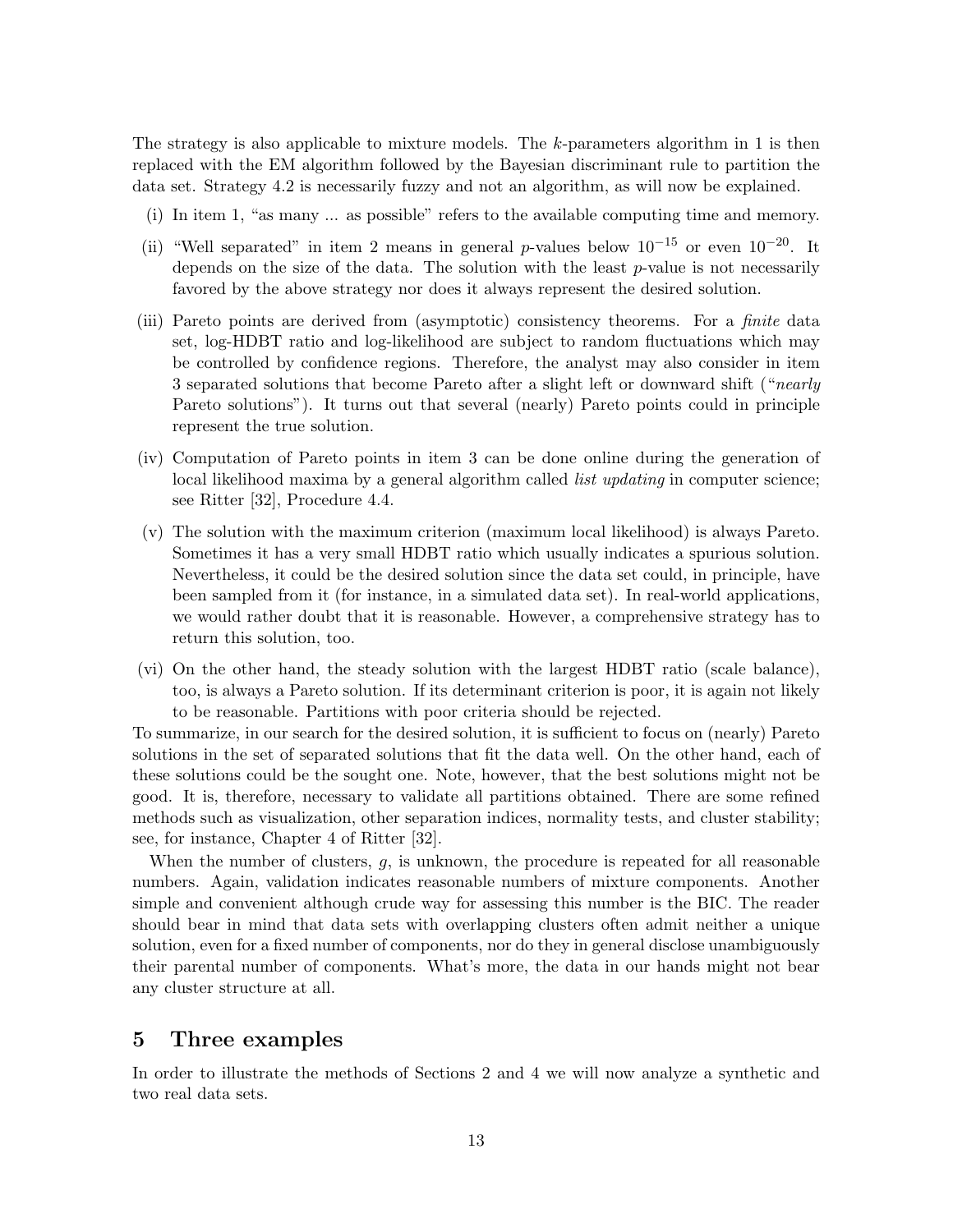

Figure 3: (a) Synthetic data set; (b) true partition in three clusters; (c) Wilks, pairwise Hotelling, and pairwise Behrens–Fisher (Pareto) solution recovered by the mixture model ( $\beta$  in Figure 2(a)) and Behrens–Fisher (Pareto) solution of the classification model  $(\gamma)$ ; (d) second Pareto solution for the mixture model  $(\alpha)$ .

#### 5.1 Synthetic data set

Our first example is the two-dimensional synthetic data set shown in Figure 3(a). At first glance, it might seem to be composed of two or, maybe, four components. It was however sampled from three normal components with mean vectors  $(0,0)$ ,  $(-2.6,7)$ , and  $(2.2,7)$ , respectively. The lower component is diagonal with variances 9 and 1, the covariance matrices of the other two components are  $\begin{bmatrix} 2.2 & -0.37 \\ -0.37 & 0.79 \end{bmatrix}$ and  $\begin{bmatrix} 4 & 0.04 \\ 0.04 & 0.68 \end{bmatrix}$ , respectively. The original partition in clusters of sizes 99, 32, and 67 is presented in Figure 3(b). The plot exhibits a small overlap of the two upper clusters. We wish to estimate the original components.

The SBF plot of the fifteen local maxima of the mixture likelihood shown in Figure  $2(a)$ results from thousand replications of the normal mixture EM algorithm for three components. Figure  $3(c)$  shows the local maximum with the best Hotelling (7) and Behrens–Fisher (10) separation criteria for cluster pairs. This solution belongs to the Pareto point  $(\beta)$  in Figure  $2(a)$ . It is, therefore, our favored solution. It belongs indeed to the solution closest to the original partition among all local likelihood maxima, enjoying the largest adjusted Rand index. Note that it has poorer fit (likelihood) but larger scale balance (HDBT ratio) compared with the solution associated with Pareto point  $(\alpha)$ . The latter is shown in Figure 3(d). Two of its components are separated by scale, only, forming a cross. The example shows that it is not always fit that matters most. Sometimes it is even the Pareto solution with the least fit that turns out to be the desired one.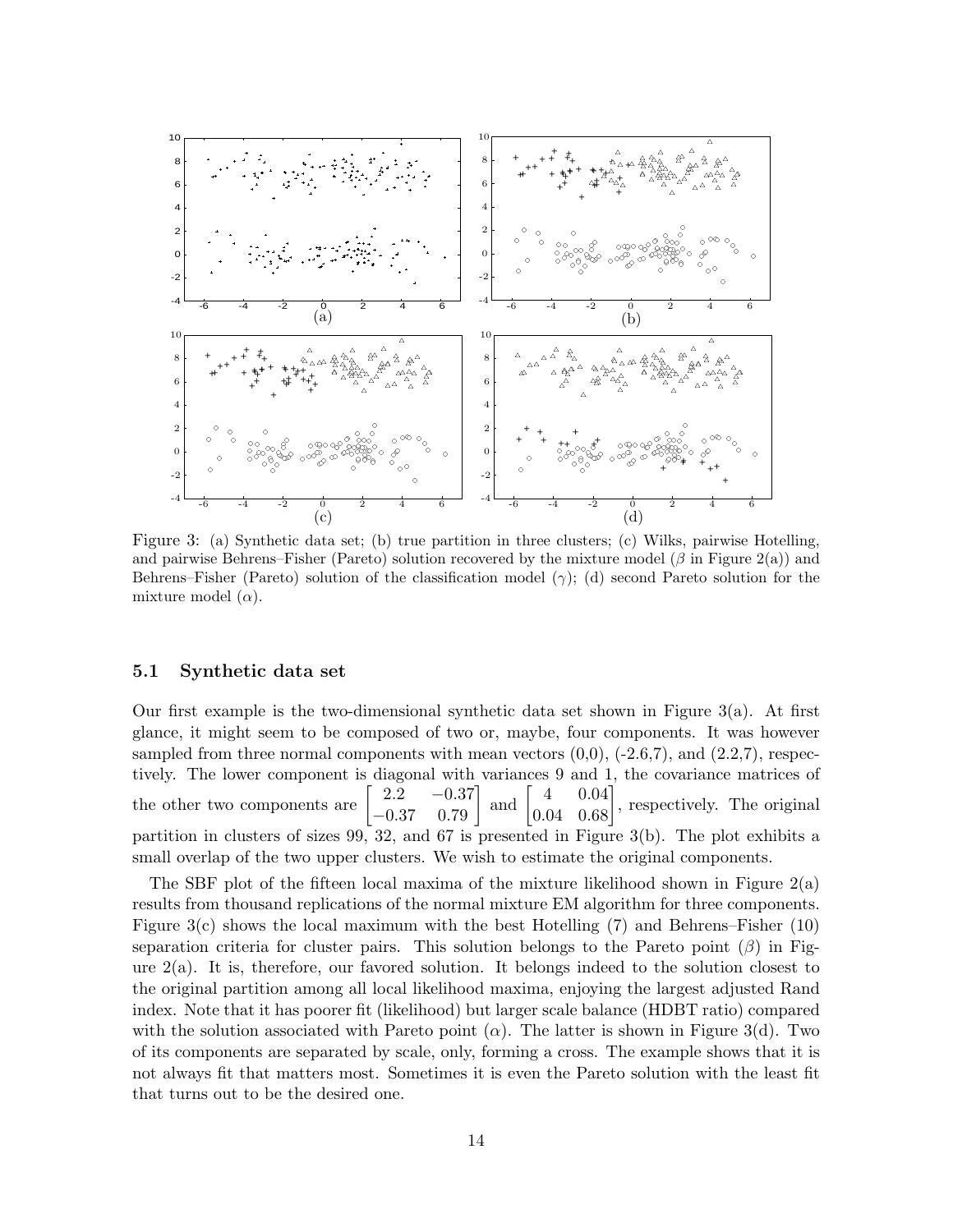The more interesting (left) half of the SBF plot for the classification model and the  $k$ parameters algorithm is shown in Figure 2(b). We obtain a common optimal solution for the Hotelling and Behrens–Fisher criteria for cluster pairs and another one for the Wilks criterion. The negative MAP determinant criterion of the former is 972 (in the right-hand half, not shown) and that of the latter 875.3. For reasons of fit we accept the Wilks solution. It is again the partition shown in Figure 3(c) and belongs to the (extreme) Pareto point  $\gamma$  in Figure 2(b).

### 5.2 CRABS data



Figure 4: CRABS: SBF plots for (a) the mixture model and (b) the MAP classification model with four components.

CRABS is a real data set contained in the MASS package of the R documentation. It was compiled at Fremantle, W. Australia, and first cluster analyzed by Campbell and Mahon [8]. The data describes five morphological measurements, "frontal lobe size," "rear width," "carapace length," "carapace width," and "body depth," all in mm, on 50 crabs, each, of four classes of Leptograpsus variegatus. The classes are all four combinations of the two species "blue" and "orange" and the two sexes. Visual inspection of pairs of features indicates a voluminous data set. This suggests application of the present methods.

The SBF plot for the mixture model after 1200 replications of the EM algorithm (Figure  $4(a)$ ) exhibits a multitude of local likelihood maxima. We make the only Pareto point  $(\delta)$ our favorite solution. Its fit, scale balance, and pairwise Behrens–Fisher p-value  $(1.37 \cdot 10^{-19})$ are superior to all others. Comparison with the known true solution shows 15 misclassifications.

The results for the classification model are as follows. The SBF plot after 1000 replications of the  $k$ -parameters algorithm is shown in Figure 4(b). The best pairwise Behrens–Fisher solution  $(p = 8.5 \cdot 10^{-28})$  after 100 000 replications is marked by the letter  $\varepsilon$  (1233,2.49). It is not a Pareto point, but nearly. The best pairwise Hotelling solution is at (1260,2.51). Its likelihood is smaller and the point is located farther away from Pareto points and therefore rejected. The best Wilks solution ( $p = 3.2 \cdot 10^{-160}$ ) is marked with  $\zeta$  (1229,2.23). This is a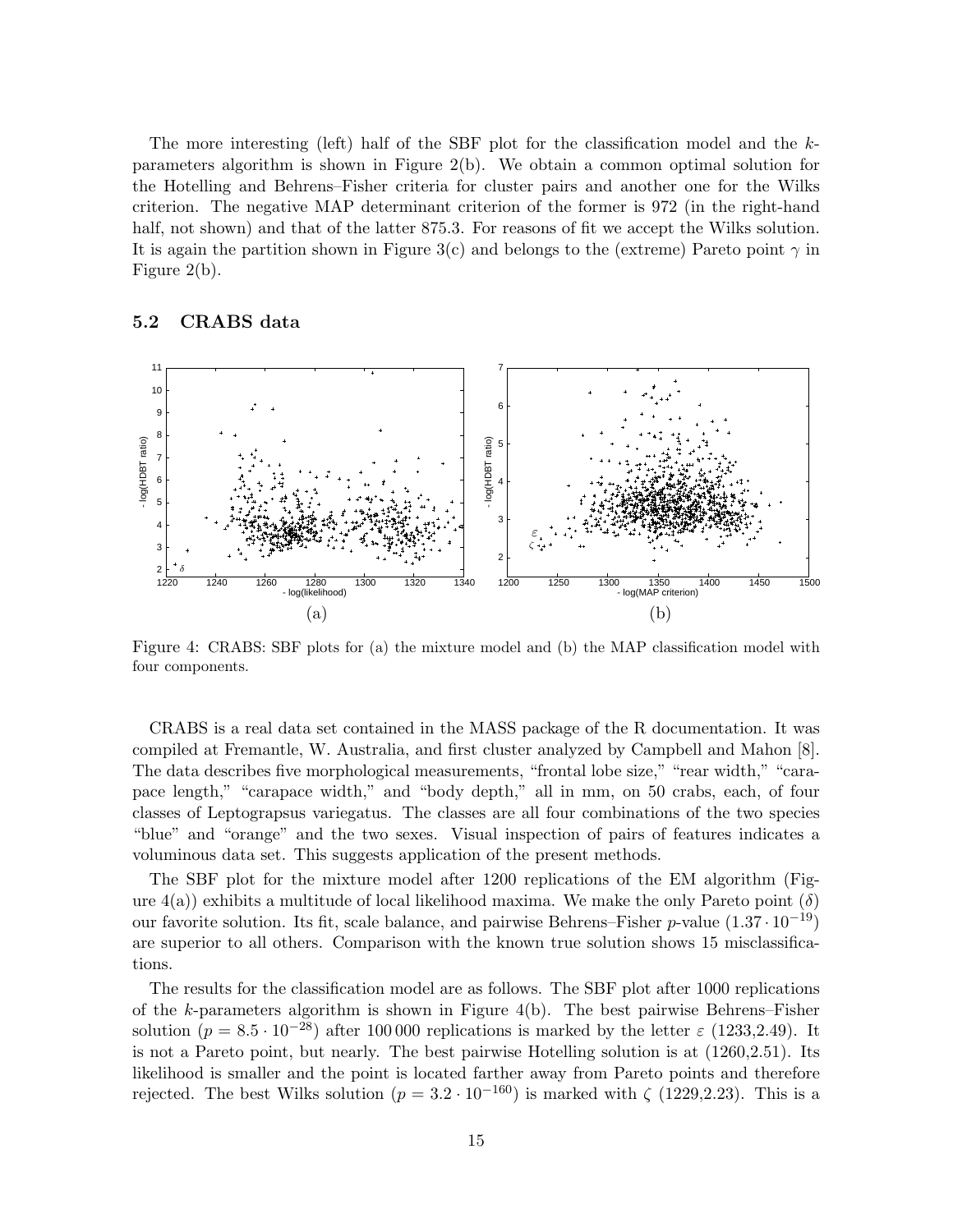Pareto point. We therefore select the first and the third solution as our favorites. Comparison with the known true solution results in 9 and 17 errors, respectively. The contingency tables for the three favorite solutions w.r.t. the true one are displayed in Table 2. Cluster order is BM, BF, OM, OF.

### 5.3 SPIKE SORTING

Understanding the computational mechanism of the mammalian brain has been greatly promoted by the advent of dense microfabricated electrode arrays with many closely spaced recording sites. They allow simultaneous recording of the signals issued by large numbers of neurons. The signal of each electrode consists of noise superposed by firing events, so-called *spikes*. These local spatiotemporal events indicate mental activity. The task of assigning the different spikes to neurons is called *spike sorting* in the diction of neurophysiologists.

Spike sorting proceeds in three steps. The firing pattern of each neuron is first separated from noise by methods of signal processing and pattern recognition. The extracted waveforms of all spikes are then summarized by feature vectors, typically using principal component analysis. In a third step, feature vectors are divided into groups corresponding to putative neurons. It is here, where cluster analysis comes in.

We apply our clustering strategy to a subsample of data recorded from rat neocortex with 32-channel shank electrodes compiled by Kenneth Harris and his group at University College London; see Rossant et al. [33]. The SPIKE DATA used here consists of 19756 data points in  $32 \cdot 3 = 96$  variables (three principal components were extracted for each channel). We visually removed the 65 variables with elliptical pairwise scatter plots. Visual inspection shows that the data contains many outliers. These are known to heavily distort clustering results. We, therefore, applied the k-parameters clustering algorithm with combinatorial trimming for outlier protection proposed by Gallegos and Ritter [19]. It contains as parameters the numbers of clusters and of discarded elements. We combined it with the present pairwise Behrens–Fisher and Hotelling tests.

The plot w.r.t. variables 16 and 79 suggests that there are at least six clusters; see Figure 5(a). The algorithm was, therefore, run with  $g = 6, 7, 8, \cdots$  clusters up to the first number where all steady solutions found failed the separation test, and with 5, 10, 15, and 20 percent of discarded elements. The number  $g = 18$  was the first number where a cluster was split. Hence our estimate of the number of clusters is 17. Of the four numbers of discards, 15% was the smallest one where the clusters obtained appeared sufficiently clean (visual inspection). This is our estimated percentage of outliers. The SBF plot for 17 clusters and 15% of discards is shown in Figure 5(b). We chose as final solution the Pareto partition with best separation

Table 2: CRABS: Contingency tables of the favorite solutions for the mixture (left) and the MAP classification model.

|            | 39 11 0 0                 |  |                 | 49 1 0 0            |  |           |  | 37 13 0 0                    |  |
|------------|---------------------------|--|-----------------|---------------------|--|-----------|--|------------------------------|--|
|            | $0\quad 49\quad 0\quad 1$ |  |                 | 5 45 0 0            |  |           |  | $0\quad 50\quad 0\quad 0$    |  |
|            | $0 \t 0 \t 50 \t 0$       |  |                 | $0 \t 0 \t 50 \t 0$ |  |           |  | $0 \quad 0 \quad 50 \quad 0$ |  |
|            | $0 \t 0 \t 3 \t 47$       |  |                 | $0 \t 0 \t 3 \t 47$ |  |           |  | $0 \t 0 \t 4 \t 46$          |  |
| $(\delta)$ |                           |  | $(\varepsilon)$ |                     |  | $(\zeta)$ |  |                              |  |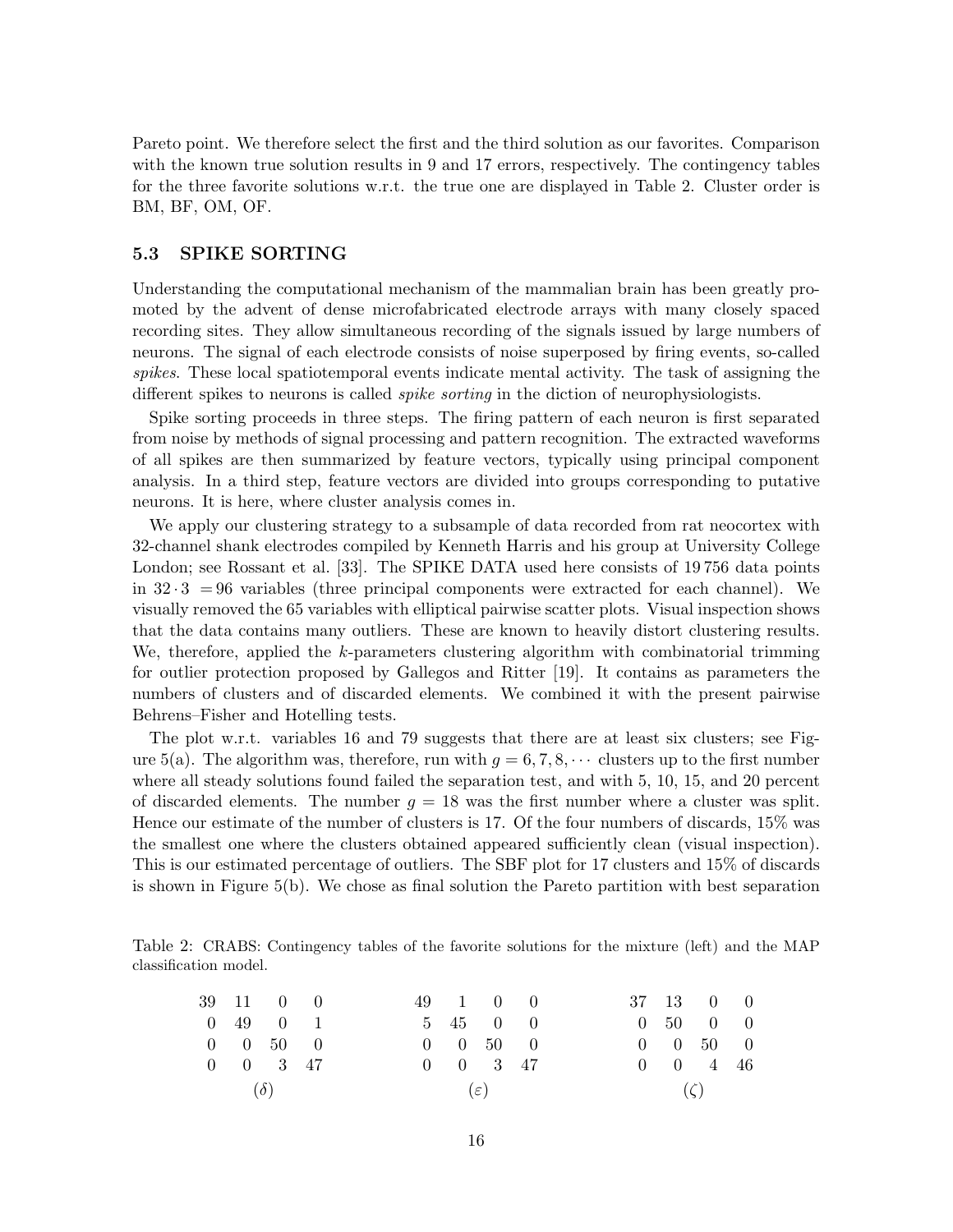

Figure 5: SPIKES: (a) Projection of the data set to two coordinates displaying structure; (b) SBF plot of steady solutions for the MAP classification model with 17 clusters; (c)-(e) projections of the three cluster pairs with poorest separation in directions that optimally exhibit the separation; (f) good separation. The SBF plot (b) and the data plots  $(c)$ –(f) refer to the final partition with 17 clusters after removing 15% of outliers.

w.r.t. the pairwise Behrens–Fisher test,  $\eta$ . The sizes of its clusters are 3019, 2641, 1833, 1489, 1290, 923, 815, 792, 645, 611, 441, 429, 410, 377, 366, 348, and 327. Figure 5(c)-(f) displays the separation of some cluster pairs by projections to pair-specific planes which contain the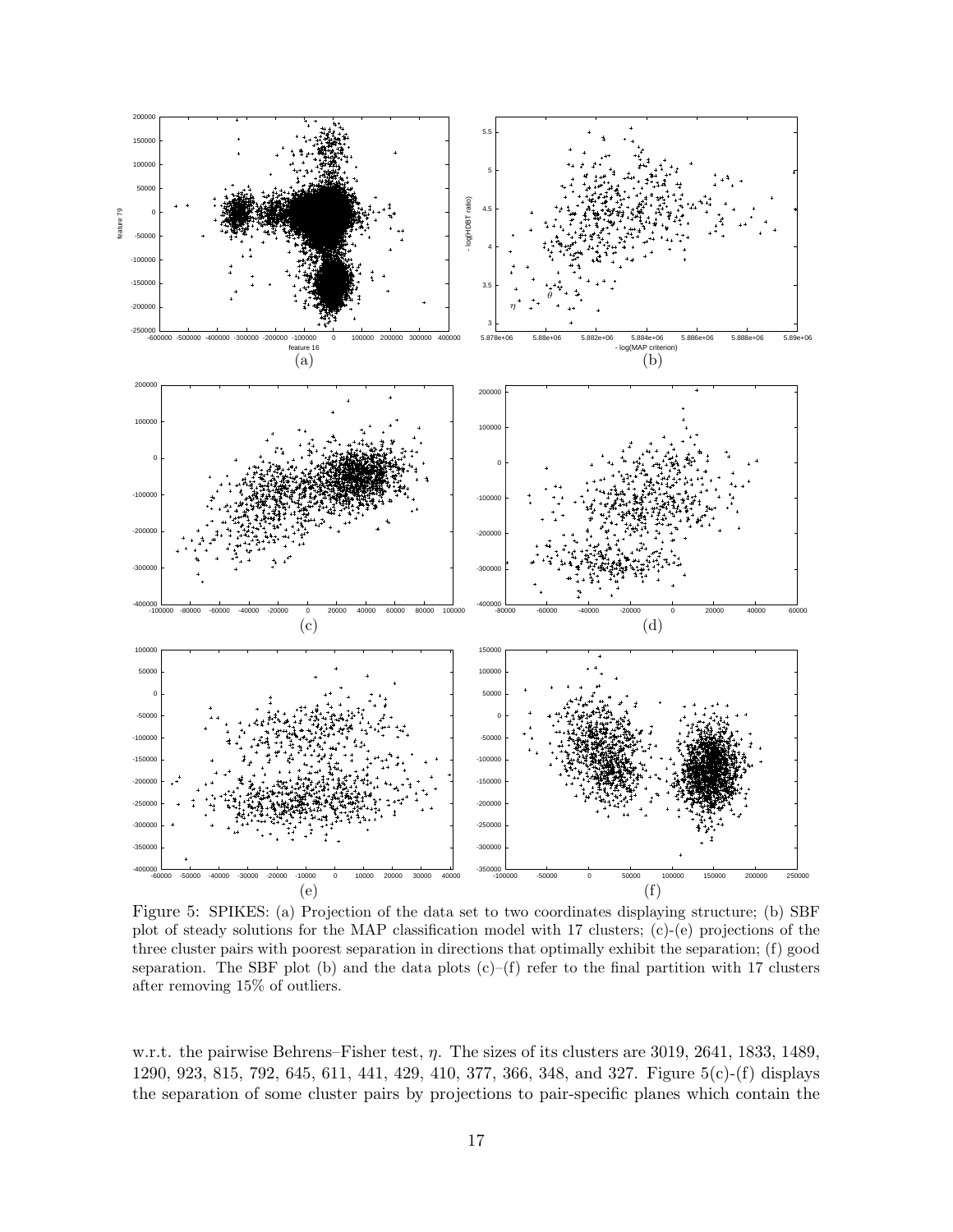vector from Fisher's linear discriminant analysis; see also Ritter [32], Section 4.4.3. This projection exhibits their separation best. Plots (c)-(e) display the pairs with poorest separation; most cluster pairs look like plot  $(f)$ . The maximum Behrens–Fisher p-value for any two clusters to come from two normal populations with the same mean vector is  $6.39 \cdot 10^{-26}$  $(Figure 5(e)).$ 

Visual inspection shows that the assumption of normality of components was appropriate. We finally mention that partition  $\theta$  in Figure 5(b) enjoys better minimum separation having a maximum p-value of  $5.54 \cdot 10^{-110}$  (pairwise Behrens–Fisher) and  $1.97 \cdot 10^{-182}$  (Hotelling) over all cluster pairs. It is not nearly Pareto and therefore not acceptable as a solution.

### 6 Discussion

We have proposed strategies for reducing the large number of locally optimal partitions of the mixture and classification models. Their generation with the related EM and k-parameters algorithms needs many replications. This computational load may be considered a disadvantage. We claim that, in general, there is no simple algorithm with comparable reliability. Moreover, there is a straightforward parallel algorithm. It is sufficient to start the EM (or  $k$ -parameters) algorithm from random partitions on  $m$  processors in parallel. The solutions are fed to another processor for statistical testing and, finally, extraction of Pareto solutions. This method reduces the processing time by a factor of m.

All present methods are based on normal assumptions. This seems to be rather strict. Two remedies in literature are more general distributions, such as elliptical symmetries or skewed distributions, Lee and McLachlan [24, 25], as well as nonparametric setups. All approaches bear certain risks when applied to cluster analysis. Generally, cluster analysis depends on the cluster models sought. If classes are actually asymmetric and normal mixtures are used, then too large a number of components could result. If data is sampled from a mixture of normals and the model is skew-normal, then some overlapped symmetric components might be merged. Some nonparametric methods hinge on prior metrics or bandwidths. Their choice depends on the solution sought.

The proposed testing methods belong to the realm of cluster validation. Some authors claim that this is the most difficult part of cluster analysis. We agree with this opinion and note that there are some acceptable, equivariant methods. Some are found in Chapter 4 of Ritter [32]. Finally, it is a good idea to apply exploratory methods to cluster validation in order to avoid the deepest pitfalls. According to Tukey [36], *"there is no excuse for failing to plot and look."*

# References

- [1] J. Aitchison and S.D. Silvey. Maximum-likelihood estimation procedures and associated tests of significance. *J. Royal Statist. Soc., Series B*, 22:154–171, 1960.
- [2] T. A. Bailey, Jr. and R. C. Dubes. Cluster validity profiles. *Patt. Rec.*, 15:61–83, 1982.
- [3] W. U. Behrens. Ein Beitrag zur Fehlerberechnung bei wenigen Beobachtungen. *Land*wirtschaftliche Jahrbücher. Zeitschrift für wissenschaftliche Landwirtschaft und Archiv *des K¨oniglich Preussischen Landes-Oekonomie-Kollegiums*, 68:807–837, 1929. Original in Hathi Trust Digital Library.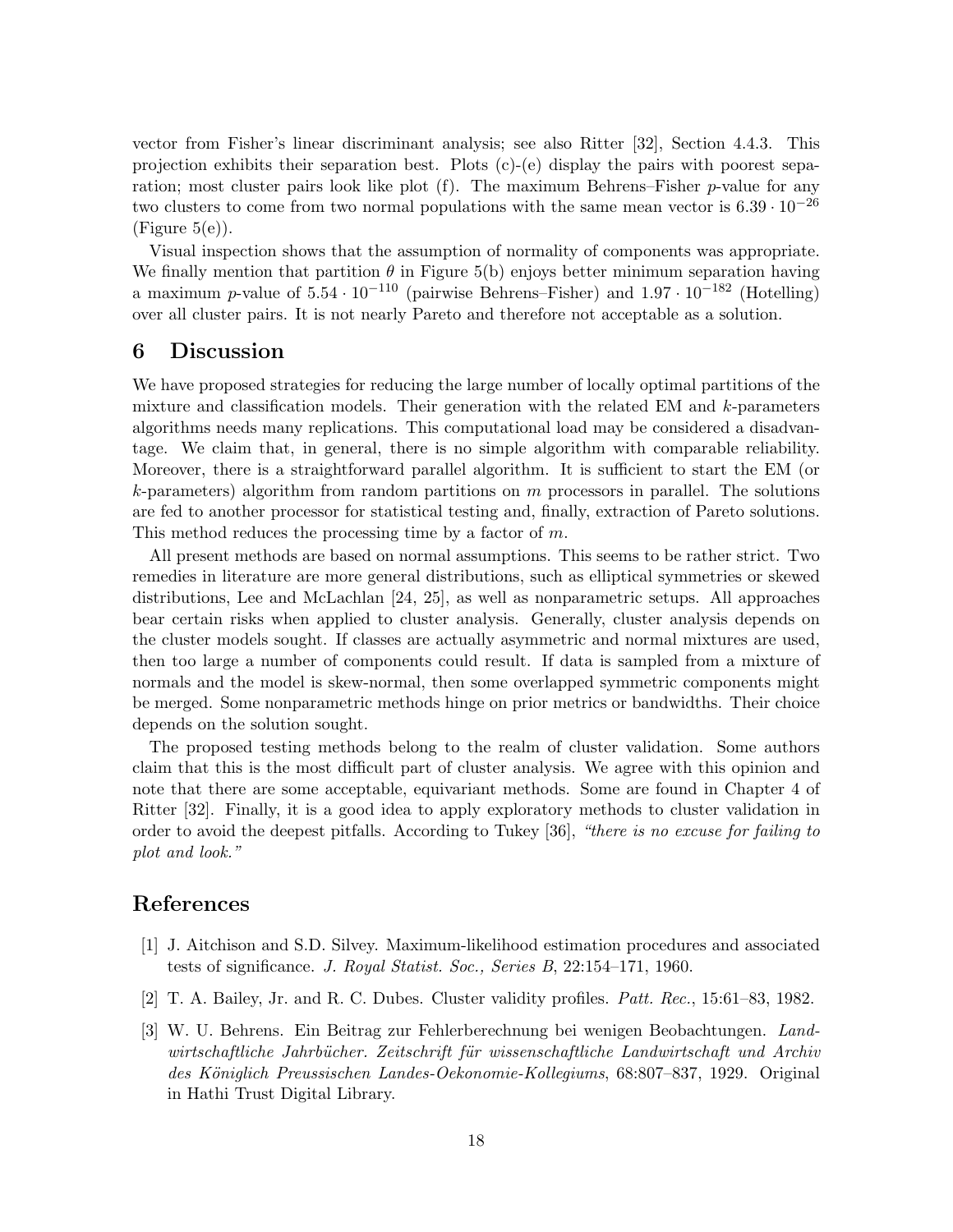- [4] A. Belloni and G. Didier. On the Behrens–Fisher problem: A globally convergent algorithm and a finite-sample study of the Wald, LR and LM tests. *Ann. Statist.*, 36:2377– 2408, 2008.
- [5] H.-H. Bock. On some significance tests in cluster analysis. *J. Classification*, 2:77–108, 1985.
- [6] D. B¨ohning. *Computer-Assisted Analysis of Mixtures and Applications*. Chapman & Hall/CRC, Boca Raton, 2000.
- [7] J.-F. Bonnans, J.C. Gilbert, C. Lemaréchal, and C.A. Sagastizábal. *Numerical Optimization. Theoretical and Practical Aspects*. Springer, Berlin, 2nd edition, 2006.
- [8] N. A. Campbell and R. J. Mahon. A multivariate study of variation in two species of rock crab of the genus Leptograpsus. *Austral. J. Zool.*, 22:417–425, 1974.
- [9] D. R. Cox and D. V. Hinkley. *Theoretical Statistics*. Chapman & Hall, London, 1974.
- [10] N. E. Day. Estimating the components of a mixture of normal distributions. *Biometrika*, 56:463–474, 1969.
- [11] L. Devroye, L. Gy¨orfi, and G. Lugosi. *A Probabilistic Theory of Pattern Recognition*. Springer, New York etc., 1996.
- [12] R. A. Fisher. The comparison of samples with possibly unequal variances. *Ann. Eugenics*, 9:174–180, 1939.
- [13] R. A. Fisher. The asymptotic approach to Behrens' integral with further tables for the d test of significance. *Ann. Eugenics*, 11:141–172, 1941.
- [14] C. Fraley and A. E. Raftery. MCLUST: Software for model-based cluster analysis. *J. Classification*, 16:297–306, 1999.
- [15] H. Fritz, L. A. García-Escudero, and A. Mayo-Iscar. A fast algorithm for robust constrained clustering. *Computational Statistics and Data Analysis*, 61:124–136, 2013.
- [16] S. Frühwirth-Schnatter. *Finite Mixture and Markov Switching Models*. Springer, Heidelberg, 2006.
- [17] M. T. Gallegos and G. Ritter. Trimmed ML-estimation of contaminated mixtures. *Sankhy¯a, Series A*, 71:164–220, 2009.
- [18] M. T. Gallegos and G. Ritter. Trimming algorithms for clustering contaminated grouped data and their robustness. *Adv. Data Anal. Classif.*, 3:135–167, 2009.
- [19] M. T. Gallegos and G. Ritter. Using combinatorial optimization in model-based trimmed clustering with cardinality constraints. *Computational Statistics and Data Analysis*, 54:637–654, 2010. DOI 10.1016/j.csda.2009.08.023.
- [20] M. T. Gallegos and G. Ritter. Strong consistency of k-parameters clustering. *J. Multivariate Anal.*, 117:14–31, 2013.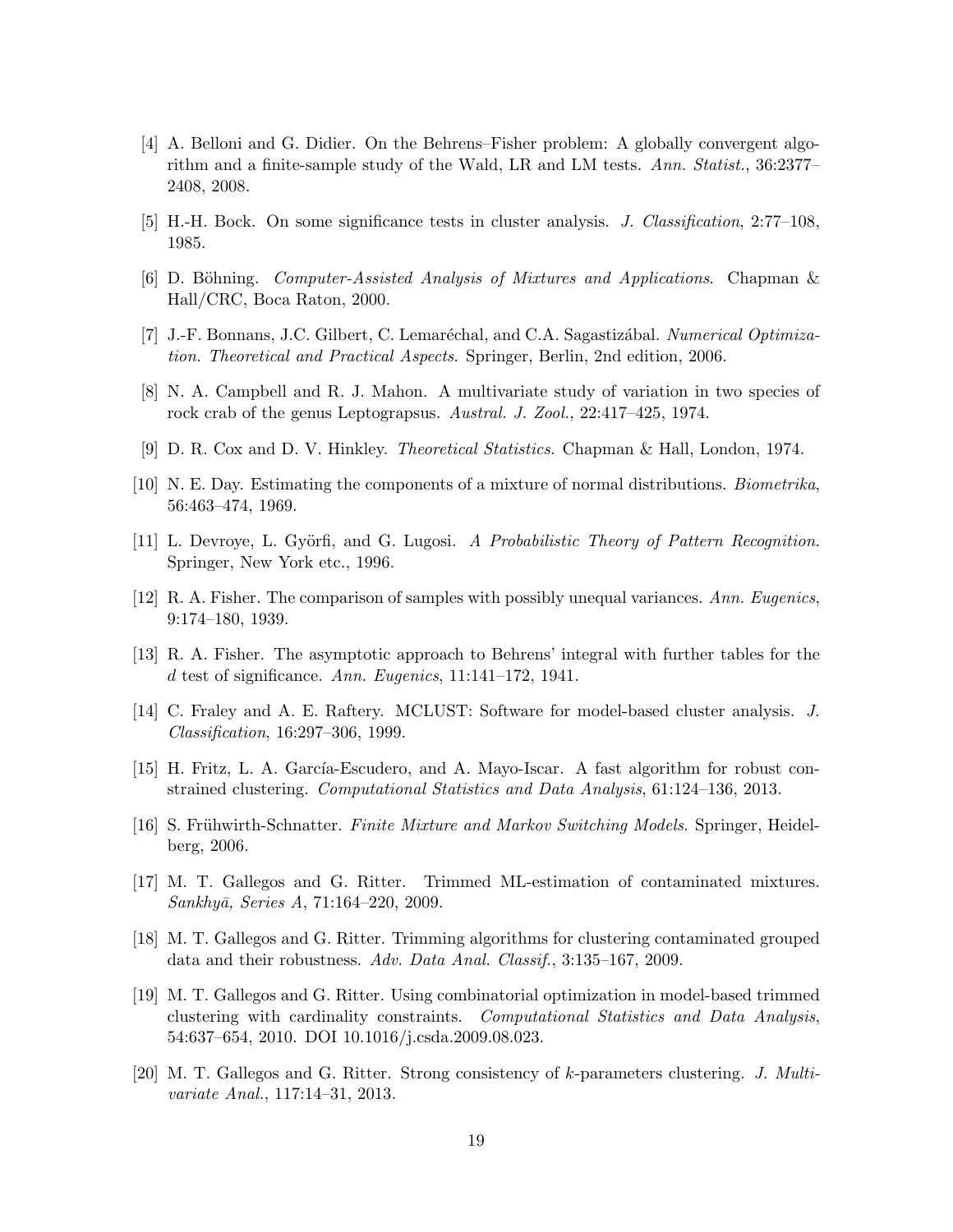- [21] R. J. Hathaway. A constrained formulation of maximum-likelihood estimation for normal mixture distributions. *Ann. Statist.*, 13:795–800, 1985.
- [22] J. Kiefer and J. Wolfowitz. Consistency of the maximum-likelihood estimation in the presence of infinitely many incidental parameters. *Ann. Math. Statist.*, 27:887–906, 1956.
- [23] N. M. Kiefer. Discrete parameter variation: Efficient estimation of a switching regression model. *Econometrica*, 46:427–434, 1978.
- [24] S. X. Lee and G. J. McLachlan. On mixtures of skew normal and skew t-distributions. *Adv. Data Anal. Classif.*, 7:241–266, 2013.
- [25] S. X. Lee and G. J. McLachlan. Finite mixtures of multivariate skew t-distributions: some recent and new results. *Stat. Comput.*, 24:181–202, 2014.
- [26] B. G. Lindsay. *Mixture Models: Theory, Geometry and Applications*, volume 5 of *NSF-CBMS Regional Conference Series in Probability and Statistics*. IMS and ASA, Hayward, California and Alexandria, Virginia, 1995.
- [27] K. V. Mardia, T. Kent, and J. M. Bibby. *Multivariate Analysis*. Academic Press, London, New York, Toronto, Sydney, San Francisco, 6th edition, 1997.
- [28] G. J. McLachlan and D. Peel. *Finite Mixture Models*. John Wiley & Sons, New York etc., 2000.
- [29] G. J. McLachlan and D. Peel. On computational aspects of clustering via mixtures of normal and t-components. In *Proceedings of the American Statistical Association*, Alexandria, Virginia, August 2000. American Statistical Association.
- [30] R. J. Muirhead. *Aspects of Multivariate Statistical Theory*. Wiley Series in Probability and Mathematical Statistics. John Wiley & Sons, New York, Chichester, Brisbane, Toronto, Singapore, 1982.
- [31] B. C. Peters, Jr. and H. F. Walker. An iterative procedure for obtaining maximumlikelihood estimates of the parameters for a mixture of normal distributions. *SIAM J. Appl. Math.*, 35:362–378, 1978.
- [32] G. Ritter. *Robust Cluster Analysis and Variable Selection*, volume 137 of *Monographs in Statistics and Applied Probability*. Chapman & Hall/CRC, Boca Raton, London, New York, 2015.
- [33] C. Rossant, S. Kadir, D. F. M. Goodman, and K. D. Harris. Spike sorting for large, dense electrode arrays. *Nature Neuroscience*, 19:624–641, 2016.
- [34] P. J. Rousseeuw. Silhouettes: A graphical aid to the interpretation and validation of cluster analysis. *J. Comput. Appl. Math.*, 20:53–65, 1987.
- [35] S. D. Silvey. *Statistical Inference*. Penguin, Baltimore, 1970.
- [36] J. W. Tukey. *Exploratory Data Analysis*. Addison–Wesley, Reading/Mass., 1977.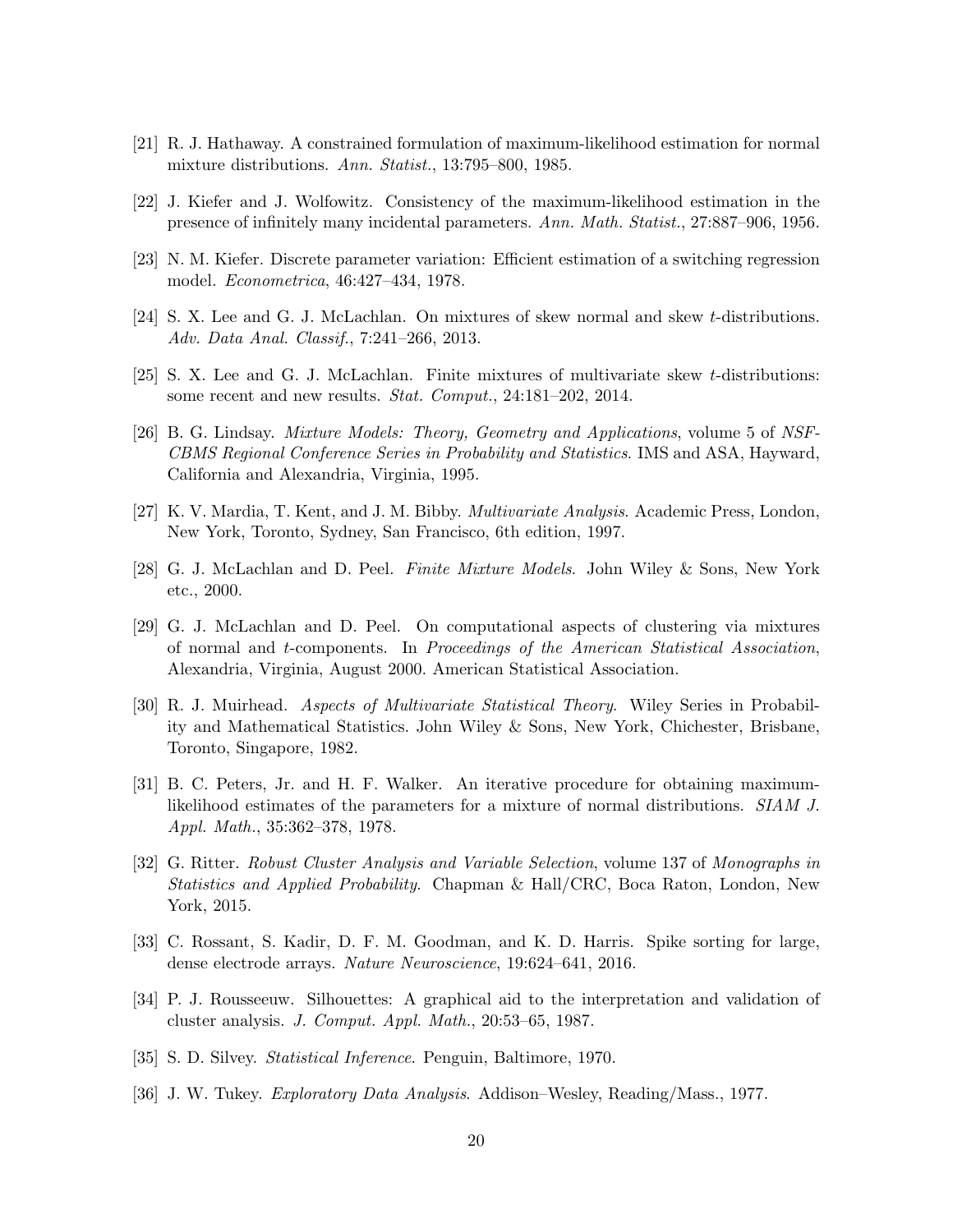- [37] S. S. Wilks. Certain generalizations in the analysis of variance. *Biometrika*, 24:471–494, 1932.
- [38] S. S. Wilks. The large-sample distribution of the likelihood ratio for testing composite hypotheses. *Ann. Math. Statist.*, 9:60–62, 1938.
- [39] S. J. Yakowitz and J. D. Spragins. On the identifiability of finite mixtures. *Ann. Statist.*, 39:209–214, 1968.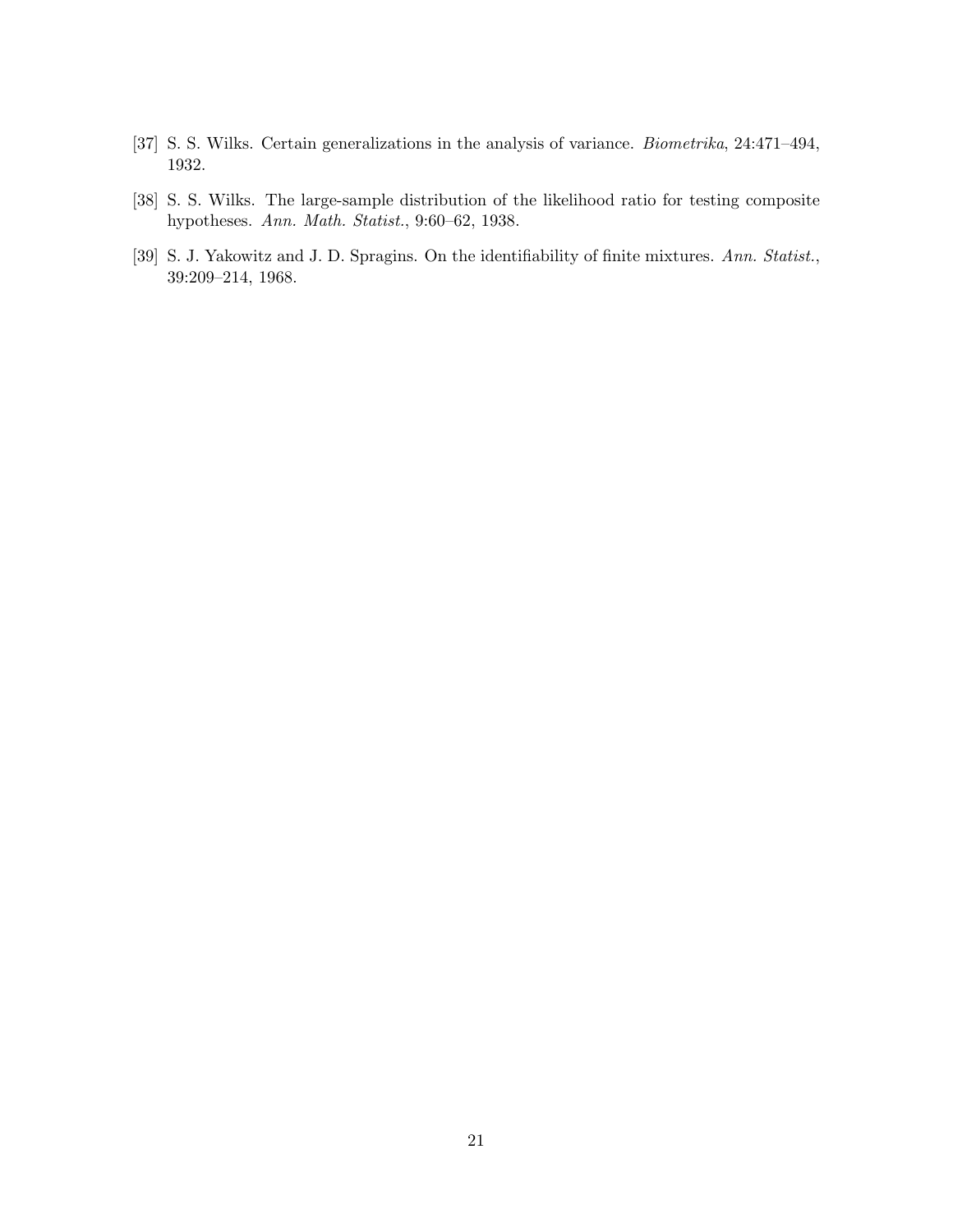### Appendix

**7.1 Lemma** *The set*  $K$  *introduced in Eq.* (12) *is closed in*  $\mathbb{R}^2$  *and convex.* 

**Proof.** Let  $(u_1^{(k)})$  $\mathfrak{l}_{1}^{(k)},u_{2}^{(k)}$  $\binom{k}{2}$  be a sequence of pairs in K, convergent to  $(u_1, u_2) \in \mathbb{R}^2$ . There exists a sequence  $m^{(k)}$  in  $\mathbb{R}^d$  such that

$$
u_j^{(k)} \ge M(\overline{x}_j, m^{(k)}, S_j) \tag{14}
$$

for all k and  $j = 1, 2$ . It follows that  $m^{(k)}$  is bounded. By Bolzano–Weierstrass, we may without loss of generality assume that it converges to  $m \in \mathbb{R}^d$ . Closedness of K follows after passing to the limit as  $k \to \infty$  in Eq. (14).

In view of convexity of K, let  $u = (u_1, u_2), v = (v_1, v_2) \in \mathcal{K}$  and let  $0 < \lambda < 1$ . By definition,

$$
u_j \ge M(\overline{x}_j, m_u, S_j)
$$
 and  $v_j \ge M(\overline{x}_j, m_v, S_j)$ 

for  $j = 1, 2$  and two vectors  $m_u, m_v \in \mathbb{R}^d$ . By convexity of  $m \mapsto M(x, m, S)$  it follows for  $j = 1, 2$ 

$$
(1 - \lambda)u_j + \lambda v_j \ge (1 - \lambda)M(\overline{x}_j, m_u, S_j) + \lambda M(\overline{x}_j, m_v, S_j) \ge M(\overline{x}_j, (1 - \lambda)m_u + \lambda m_v, S_j).
$$

Hence,  $(1 - \lambda)u + \lambda v \in \mathcal{K}$ . This is the second claim.

We next deal with the properties of the function  $g$  defined in Eq. (13).

7.2 Lemma *The function* g *defined in Eq.* (13) *is real-analytic and strictly convex; moreover*  $g' = -\lambda$ .

**Proof.** The function g arises from minimizing the parabolic function  $M(\overline{x}_2, m, S_2)$  on the set of all  $m \in \mathbb{R}^d$  such that  $M(\overline{x}_1, m, S_1) = u_1$ . Application of the Lagrange function

$$
M(\overline{x}_2, m, S_2) + \lambda(M(\overline{x}_1, m, S_1) - u_1)
$$

with multiplier  $\lambda$  leads to the system of equations

$$
\begin{cases} D_m(m - \overline{x}_2)^{\top} S_2^{-1}(m - \overline{x}_2) + \lambda D_m(m - \overline{x}_1)^{\top} S_1^{-1}(m - \overline{x}_1) = 0, \\ (m - \overline{x}_1)^{\top} S_1^{-1}(m - \overline{x}_1) = u_1 \end{cases}
$$

for m and the multiplier  $\lambda$ . The multiplier is positive since we require the minimum of a parabolic function on a convex set. The first equation reduces to

$$
S_2^{-1}(m - \overline{x}_2) + \lambda S_1^{-1}(m - \overline{x}_1) = 0.
$$
\n(15)

Without loss of generality we assume from here on that  $S_1 = I_d$ , the identity matrix, and  $\overline{x}_1 = 0$ . Eq. (15) yields  $m = (I_d + \lambda S_2)^{-1} \overline{x}_2$ . Inserting into the second equation above,  $||m||^2 = u_1$ , we find

$$
||(I_d + \lambda S_2)^{-1}\overline{x}_2||^2 = u_1.
$$
\n(16)